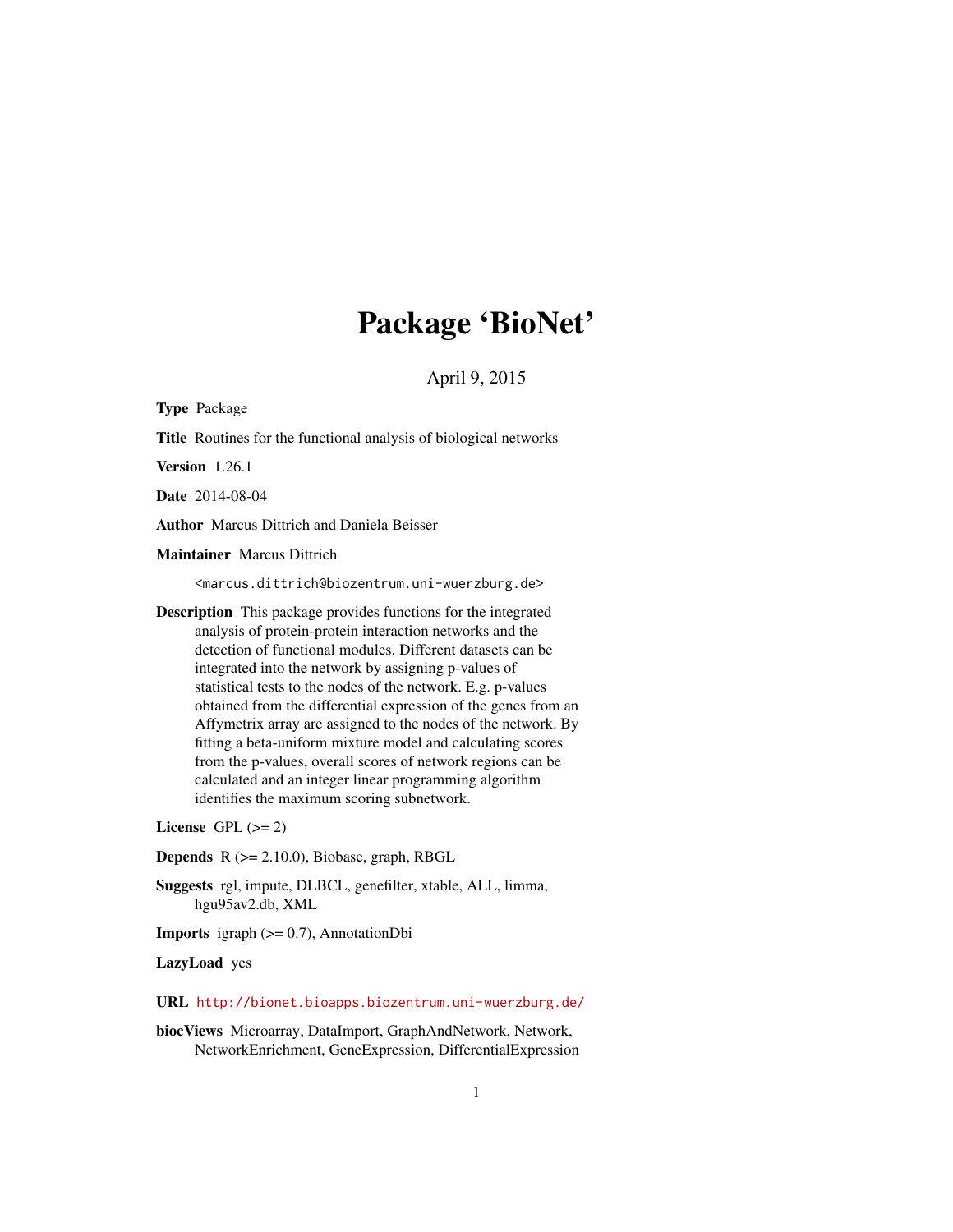## R topics documented:

|                 | 3              |
|-----------------|----------------|
|                 | 3              |
|                 | $\overline{4}$ |
|                 | 5              |
|                 | 6              |
|                 | $\overline{7}$ |
|                 | 8              |
|                 | 9              |
|                 | 10             |
|                 | 11             |
|                 | 11             |
|                 | 12             |
|                 | 13             |
|                 | 14             |
|                 | 15             |
|                 | 16             |
|                 | 16             |
|                 | 17             |
|                 | 18             |
|                 | 19             |
|                 | 19             |
|                 | 20             |
|                 | 21             |
|                 | 22             |
|                 | 23             |
|                 | 24             |
|                 | 25             |
|                 | 26             |
|                 | 27             |
|                 | 28             |
|                 | 28             |
| runHeinz        | 29             |
|                 | 30             |
|                 | 31             |
| scanFDR         | 32             |
|                 | 33             |
|                 | 34             |
| scoreOffset     | 35             |
|                 | 36             |
|                 | 36             |
|                 | 37             |
|                 | 38             |
| writeHeinzEdges | 39             |
|                 | 40             |
|                 |                |

**Index**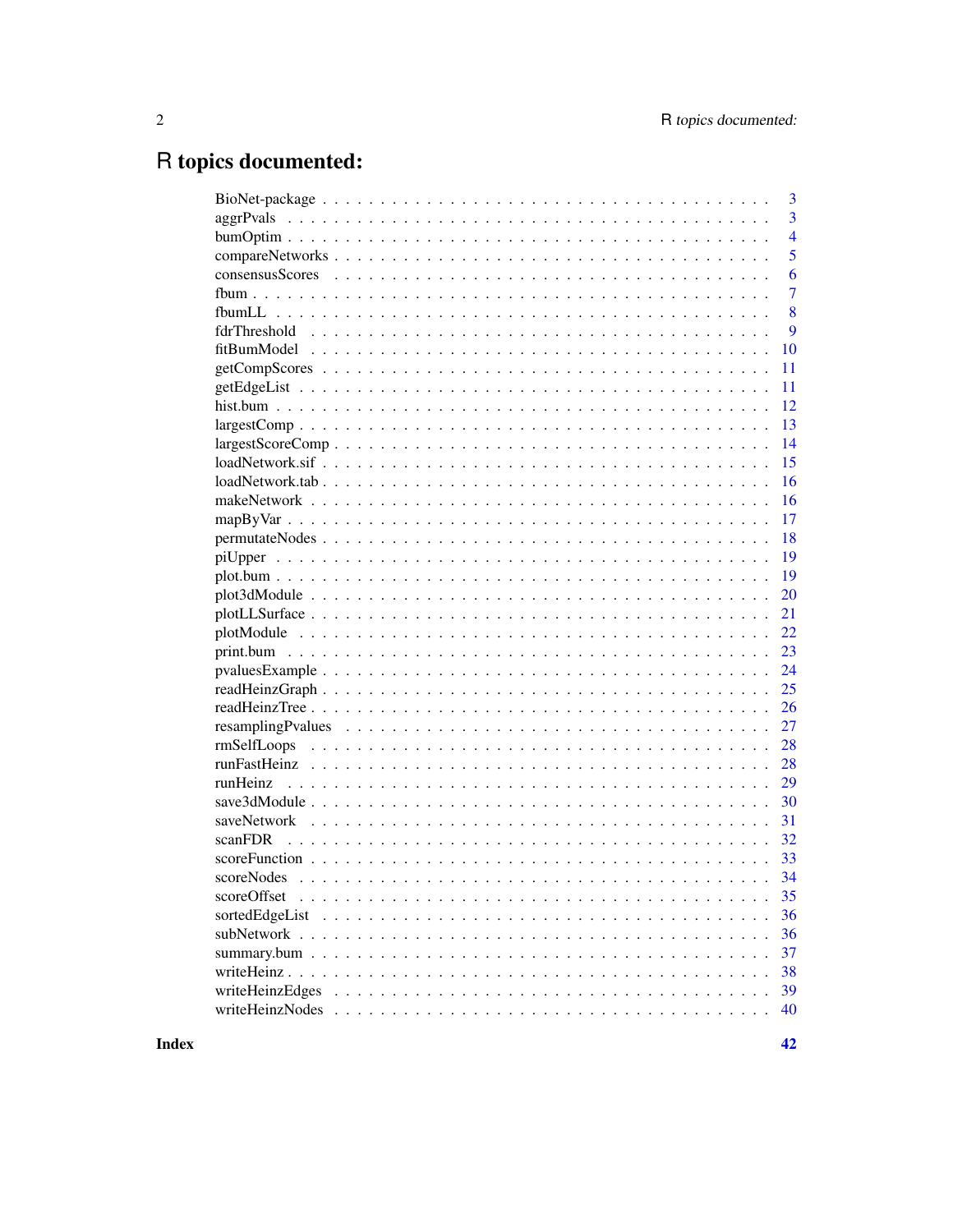<span id="page-2-0"></span>This package provides functions for the integrated analysis of biological networks and the detection of functional modules. Different datasets can be integrated into the network by assigning p-values derived from statistical tests to the nodes of the network. E.g. p-values obtained from the differential expression of genes from an Affymetrix array are assigned to the nodes of an protein-protein interaction network. By fitting a beta-uniform mixture model and calculating scores from the p-values, overall scores of network regions can be calculated and an integer linear programming algorithm identifies the maximum scoring subnetwork.

#### Details

| Package:  | <b>BioNet</b> |
|-----------|---------------|
| Type:     | Package       |
| Version:  | 1.25.1        |
| Date:     | 2014-08-04    |
| License:  | $GPL$ $(>=2)$ |
| LazyLoad: | yes           |

#### Author(s)

Marcus Dittrich, Daniela Beisser

Maintainer: Marcus Dittrich <marcus.dittrich@biozentrum.uni-wuerzburg.de>

#### References

M. T. Dittrich, G. W. Klau, A. Rosenwald, T. Dandekar and T. Mueller (2008) Identifying functional modules in protein-protein interaction networks: an integrated exact approach. *(ISMB2008) Bioinformatics* 24: 13. i223-i231 Jul.

D. Beisser, G. W. Klau, T. Dandekar, T. Mueller and M. Dittrich (2010) BioNet: an R-package for the Functional Analysis of Biological Networks. *Bioinformatics* 26:08. 1129-1130 Apr.

<span id="page-2-1"></span>aggrPvals *Aggregate several p-values into one p-value*

#### Description

The function aggregates several p-values into one p-value of p-values based on the order statistics of p-values. An overall p-value is given by the *i*th order statistic.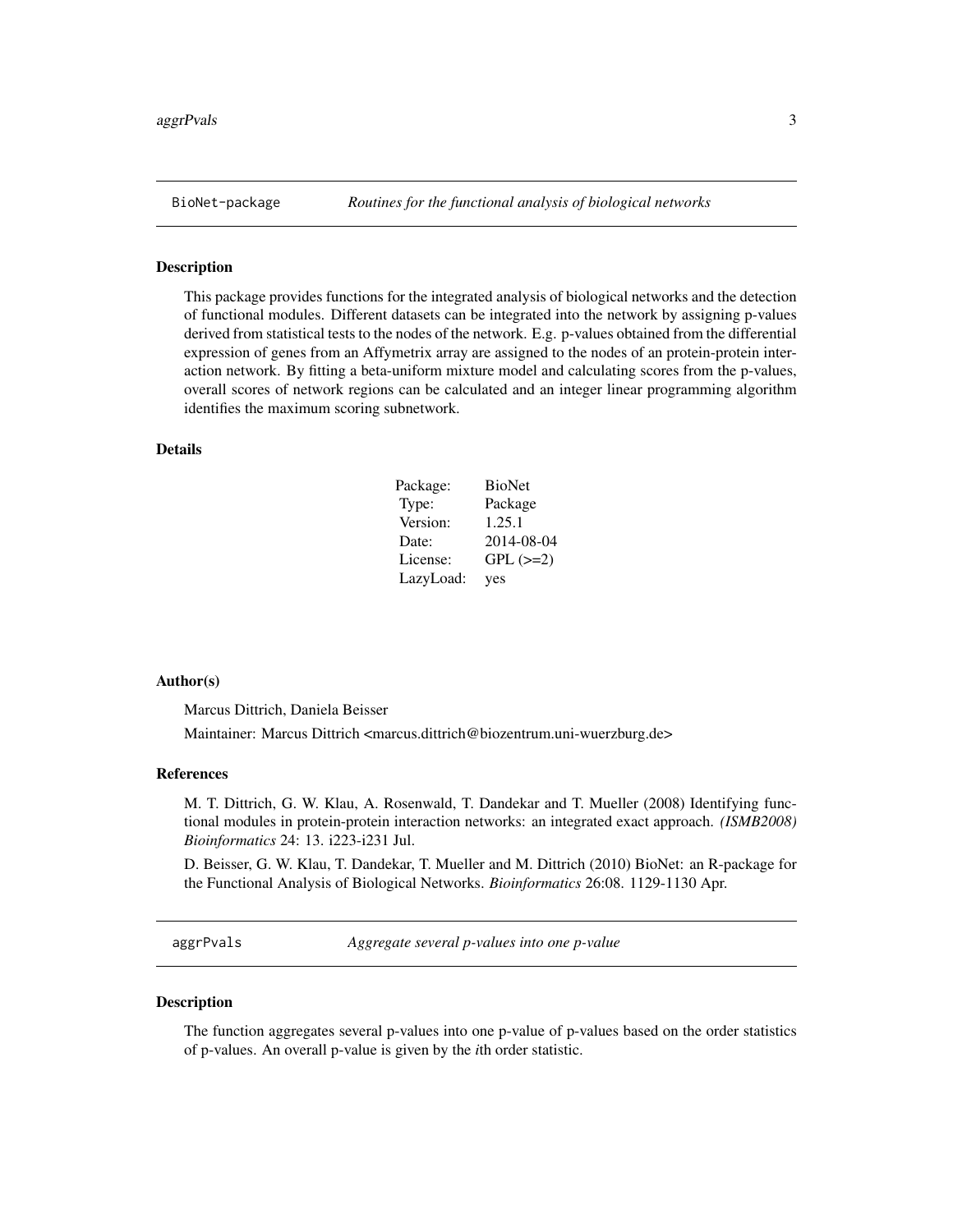### Usage

```
aggrPvals(pval.matrix, order, plot=TRUE)
```
### Arguments

| pval.matrix | Numeric matrix of p-values, columns represent different sets of p-values |
|-------------|--------------------------------------------------------------------------|
| order       | Numeric constant, the order statistic that is used for the aggregation.  |
| plot        | Boolean value whether to plot p-value distributions.                     |

#### Value

Aggregated p-value of the given order.

### Author(s)

Daniela Beisser

### Examples

```
data(pvaluesExample)
aggrPvals(pval.matrix=pvaluesExample, order=2)
```
<span id="page-3-1"></span>bumOptim *Fitting a beta-uniform mixture model to p-value distribution*

### Description

The function fits a beta-uniform mixture model to a given p-value distribution.

### Usage

```
bumOptim(x, starts=1, labels=NULL)
```
### Arguments

| $\mathsf{x}$ | Numerical vector of p-values, has to be named with the gene names or the gene |
|--------------|-------------------------------------------------------------------------------|
|              | names can be given in the labels paramater.                                   |
| starts       | Number of start points for the optimization.                                  |
| labels       | Gene names for the p-values.                                                  |

#### Value

List of class fb with the following elements:

| lambda  | Fitted parameter <i>lambda</i> for the beta-uniform mixture model. |
|---------|--------------------------------------------------------------------|
| a       | Fitted parameter a for the beta-uniform mixture model.             |
| negLL   | Negative log-likelihood.                                           |
| pvalues | P-value vector.                                                    |

<span id="page-3-0"></span>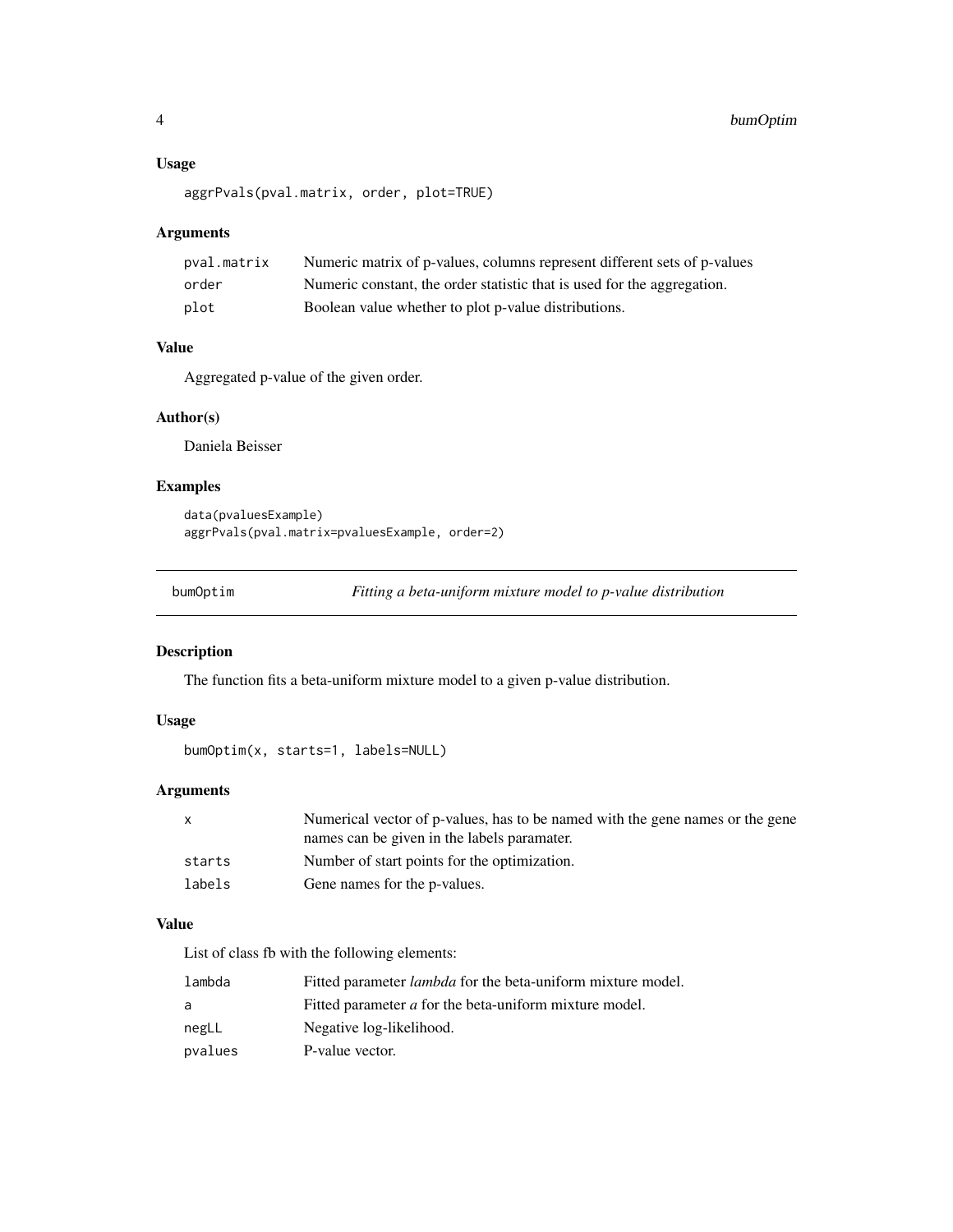### <span id="page-4-0"></span>compareNetworks 5

#### Author(s)

Marcus Dittrich and Daniela Beisser

### References

M. T. Dittrich, G. W. Klau, A. Rosenwald, T. Dandekar, T. Mueller (2008) Identifying functional modules in protein-protein interaction networks: an integrated exact approach. *(ISMB2008) Bioinformatics*, 24: 13. i223-i231 Jul.

S. Pounds, S.W. Morris (2003) Estimating the occurrence of false positives and false negatives in microarray studies by approximating and partitioning the empirical distribution of p-values. *Bioinformatics*, 19(10): 1236-1242.

### See Also

[fitBumModel](#page-9-1), [plot.bum](#page-18-1), [hist.bum](#page-11-1)

#### Examples

```
data(pvaluesExample)
pvals <- pvaluesExample[,1]
bum <- bumOptim(x=pvals, starts=10)
bum
```
compareNetworks *Compare parameters of two networks*

#### Description

The function compares the following parameters of two networks: diameter, average degree, degree exponent, average path length and plots the cumulative degree distributions. The networks have to be connected components.

#### Usage

```
compareNetworks(network1, network2, plot=TRUE)
```

| network1 | Network <i>graphNEL</i> or <i>igraph</i> format.                                                      |
|----------|-------------------------------------------------------------------------------------------------------|
| network2 | Second network in <i>graphNEL</i> or <i>igraph</i> format, or subnetwork drawn from first<br>network. |
| plot     | Boolean value, whether to plot the cumulative degree distributions.                                   |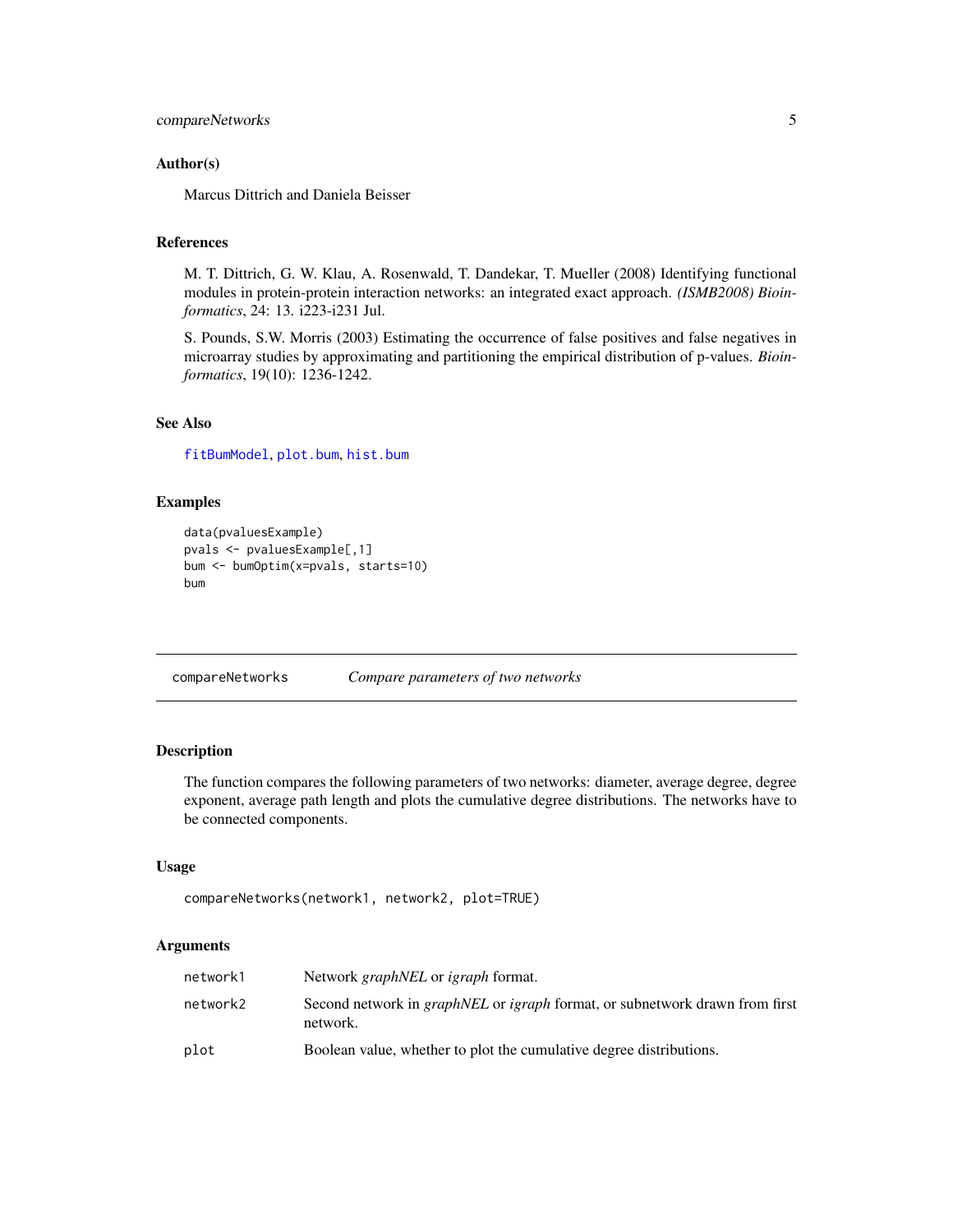### <span id="page-5-0"></span>Value

A vector of network parameters is returned:

diam.network1 Network diameter diam.network2 Diameter of the subnetwork av.degree.network1 Average degree of the network av.degree.network2 Average degree of the subnetwork degree.exponent.network1 Degree exponent of the network degree.exponent.network2 Degree exponent of the subnetwork av.path.length.network1 Average path lenght of the network av.path.length.network2 Average path length of the subnetwork

#### Author(s)

Daniela Beisser

#### Examples

```
library(DLBCL)
data(interactome)
subnet1 <- largestComp(subNetwork(nodes(interactome)[1:100], interactome))
subnet2 <- largestComp(subNetwork(nodes(interactome)[101:200], interactome))
compareNetworks(network1=subnet1, network2=subnet2)
```
consensusScores *Calculation of a consensus score for a network*

#### Description

The function calculates consensus scores for a network, given a list of replicate modules.

#### Usage

```
consensusScores(modules, network, ro=length(modules)/2)
```

| modules | Calculated modules from pseudo-replicates of expression values in <i>igraph</i> or<br><i>graphNEL</i> format.                                  |
|---------|------------------------------------------------------------------------------------------------------------------------------------------------|
| network | Interaction network, which shoupld be scores. In <i>igraph</i> or <i>graphNEL</i> format                                                       |
| ro      | Threshold which is subtracted from the scores to obtain positive and negative<br>value. The default value is half of the number of replicates. |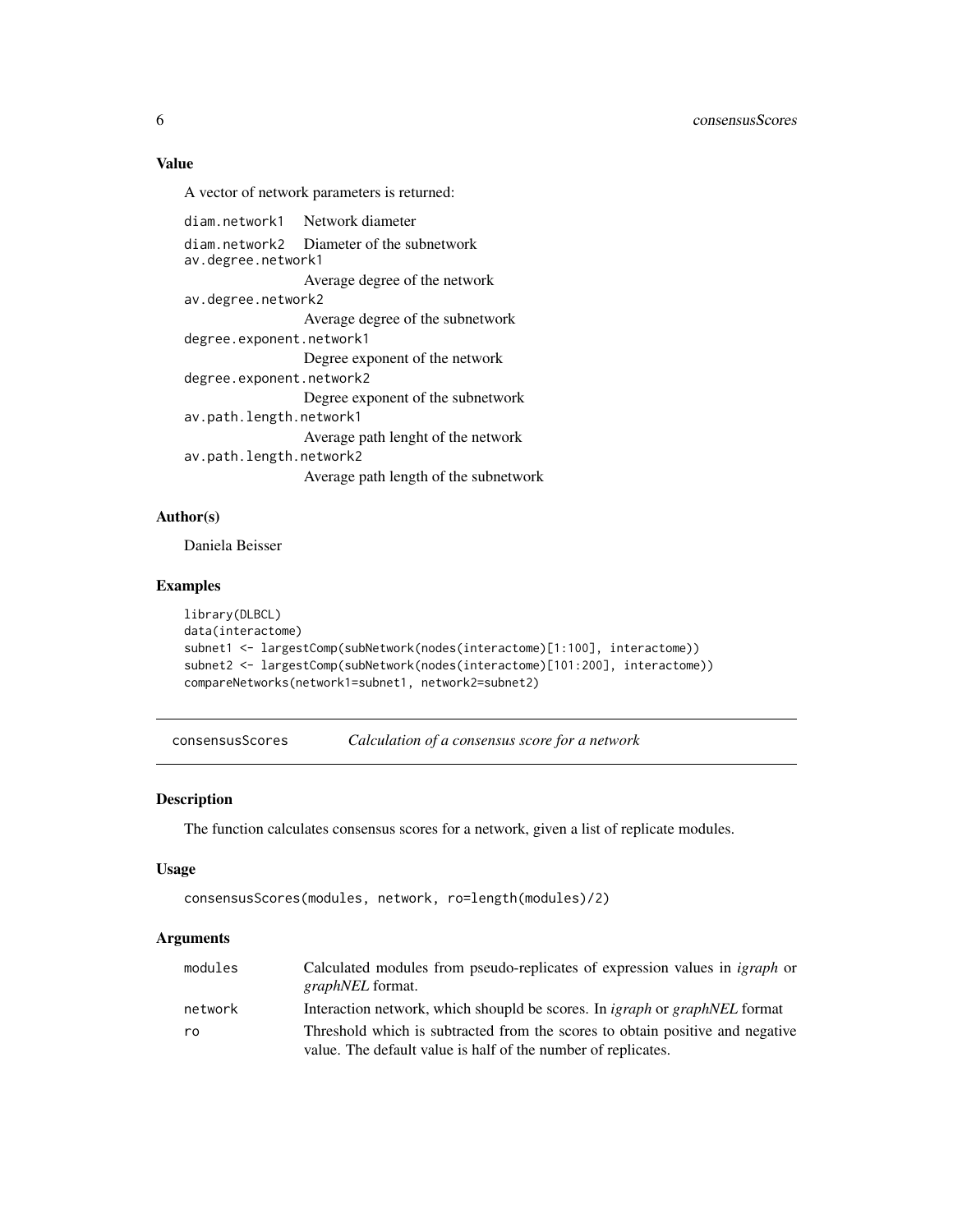#### <span id="page-6-0"></span>fbum 7

### Value

A result list is returned, consisting of:

| N.scores | Numerical vector node scores.                                                |
|----------|------------------------------------------------------------------------------|
| E.scores | Numerical vector edge scores.                                                |
|          | N. frequencies Numerical vector node frequencies from the replicate modules. |
|          | E. frequencies Numerical vector edge frequencies from the replicate modules. |

### Author(s)

Daniela Beisser

### Examples

```
library(DLBCL)
data(interactome)
network <- interactome
# precomputed Heinz modules from pseudo-replicates
## Not run: lib <- file.path(path.package("BioNet"), "extdata")
modules <- readHeinzGraph(node.file=file.path(datadir, "ALL_n_resample.txt.0.hnz"), network=network)
cons.scores <- consensusScores(modules, network)
```
## End(Not run)

<span id="page-6-1"></span>fbum *Compute the density of the bum distribution*

### Description

Function to compute the density of the beta-uniform mixture model.

#### Usage

fbum(x, lambda, a)

#### Arguments

| $\mathsf{x}$ | A numeric value.                                                     |
|--------------|----------------------------------------------------------------------|
| lambda       | Parameter lambda, mixture parameter, proportion of uniform component |
| a            | Parameter a, shape parameter of beta component                       |

### Value

Value of the density of the bum distribution for x.

### Author(s)

Marcus Dittrich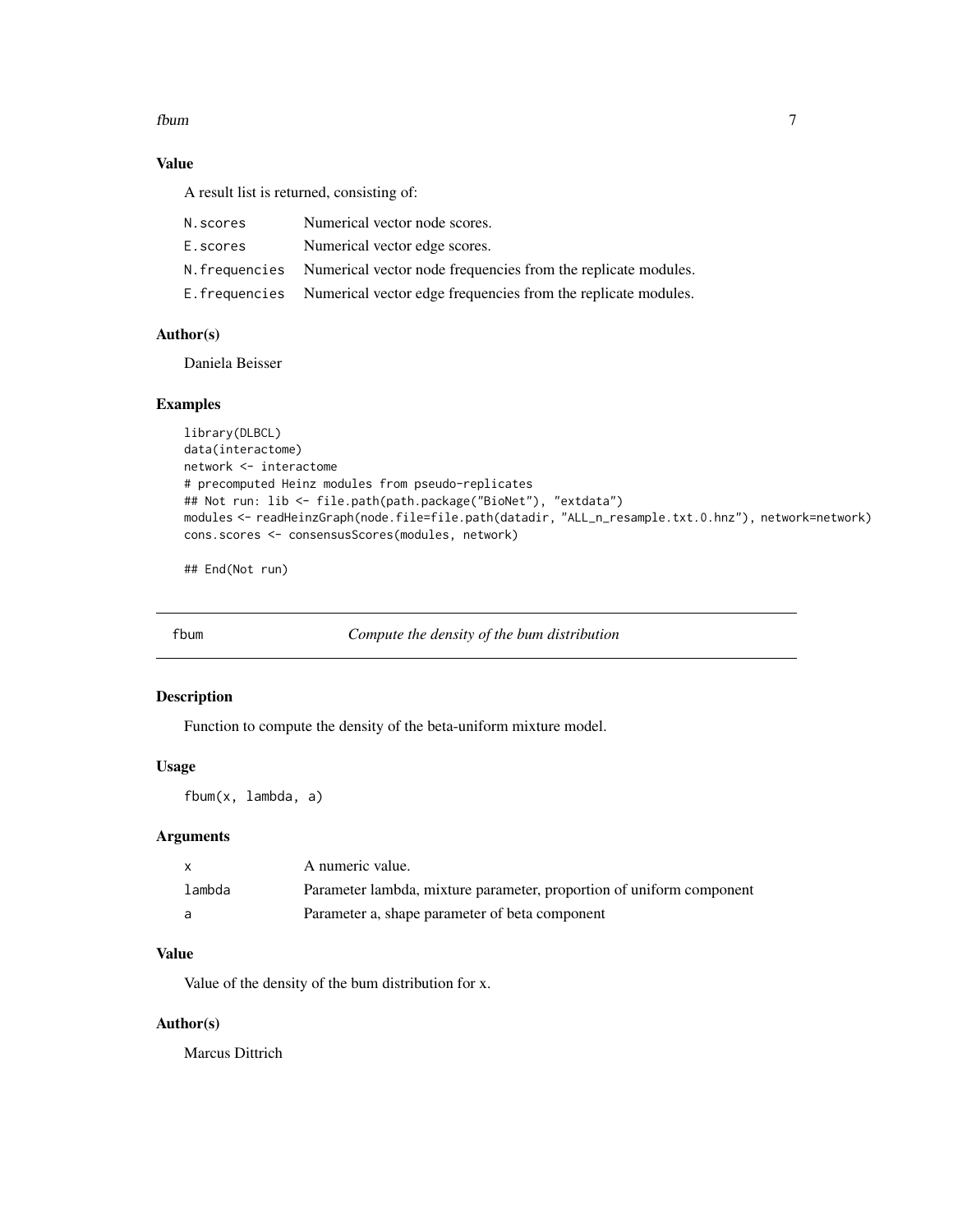### <span id="page-7-0"></span>References

S. Pounds, S.W. Morris (2003) Estimating the occurrence of false positives and false negatives in microarray studies by approximating and partitioning the empirical distribution of p-values. *Bioinformatics*, 19(10): 1236-1242.

### See Also

[bumOptim](#page-3-1), [fitBumModel](#page-9-1)

#### Examples

```
y <- fbum(x=0.5, lambda=0.1, a=0.1)
y
```
#### fbumLL *Calculate log likelihood of BUM model*

#### Description

The function calculates the log likelihood of the BUM model.

#### Usage

fbumLL(parms, x)

### Arguments

| parms | Vector of parameters; lambda and a. |
|-------|-------------------------------------|
| X     | Numerical vector of p-values.       |

#### Value

Log likelihood.

### Author(s)

Marcus Dittrich

```
data(pvaluesExample)
pvals <- pvaluesExample[,1]
bum.mle <- fitBumModel(pvals, plot=FALSE)
fbumLL(parms=c(bum.mle$lambda, bum.mle$a), x=pvals)
```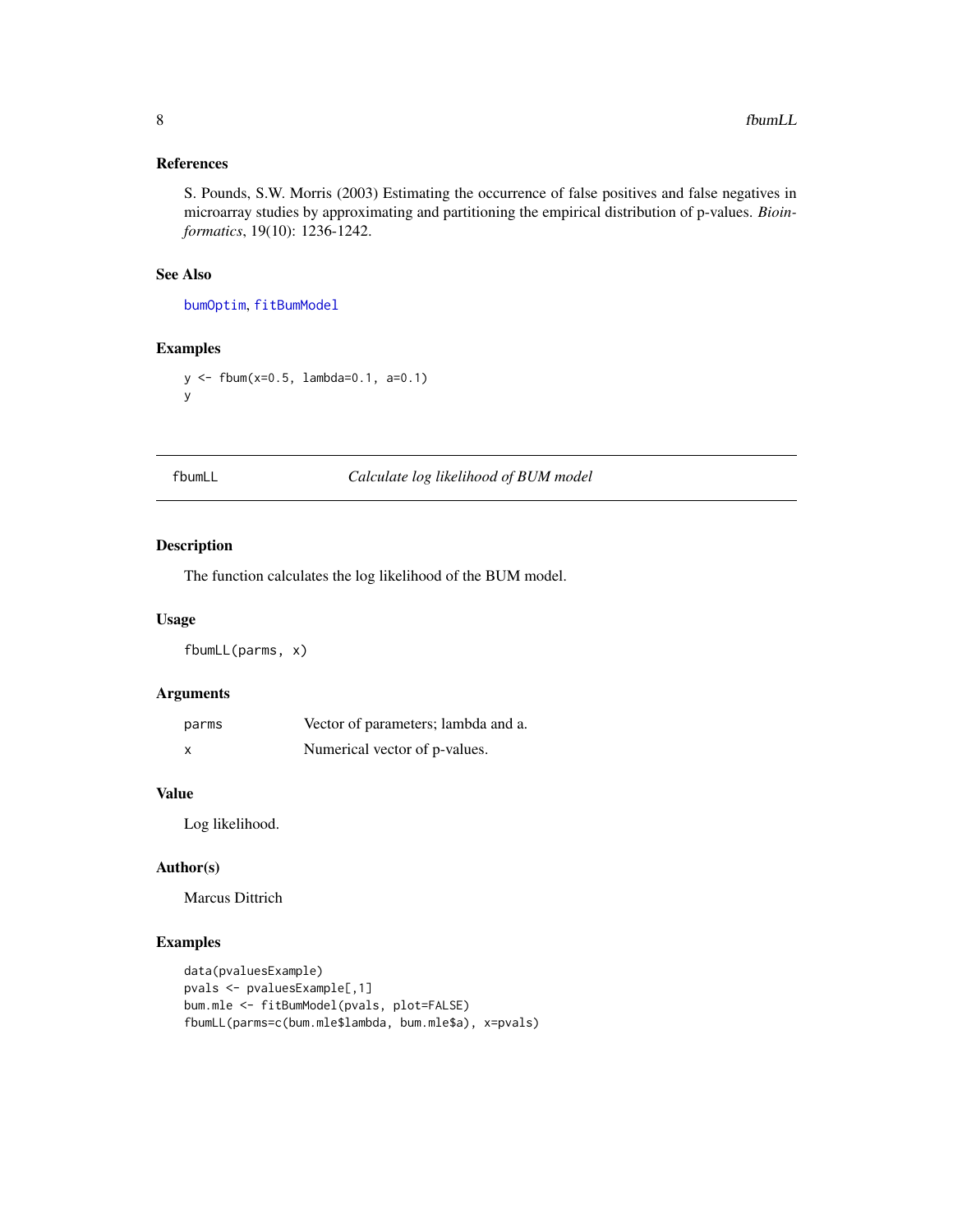<span id="page-8-0"></span>

The function calculates the p-value threshold tau for a given false discovery rate. Tau is used for the scoring function.

#### Usage

fdrThreshold(fdr, fb)

#### Arguments

| fdr | False discovery rate.                        |
|-----|----------------------------------------------|
| fb  | Model from the beta-uniform mixture fitting. |

### Value

P-value threshold tau.

#### Author(s)

Marcus Dittrich

#### References

S. Pounds, S.W. Morris (2003) Estimating the occurrence of false positives and false negatives in microarray studies by approximating and partitioning the empirical distribution of p-values. *Bioinformatics*, 19(10): 1236-1242.

### See Also

[fbum](#page-6-1), [fitBumModel](#page-9-1)

```
data(pvaluesExample)
pvals <- pvaluesExample[,1]
bum.mle <- fitBumModel(pvals, plot=FALSE)
tau <- fdrThreshold(fdr=0.001, fb=bum.mle)
tau
```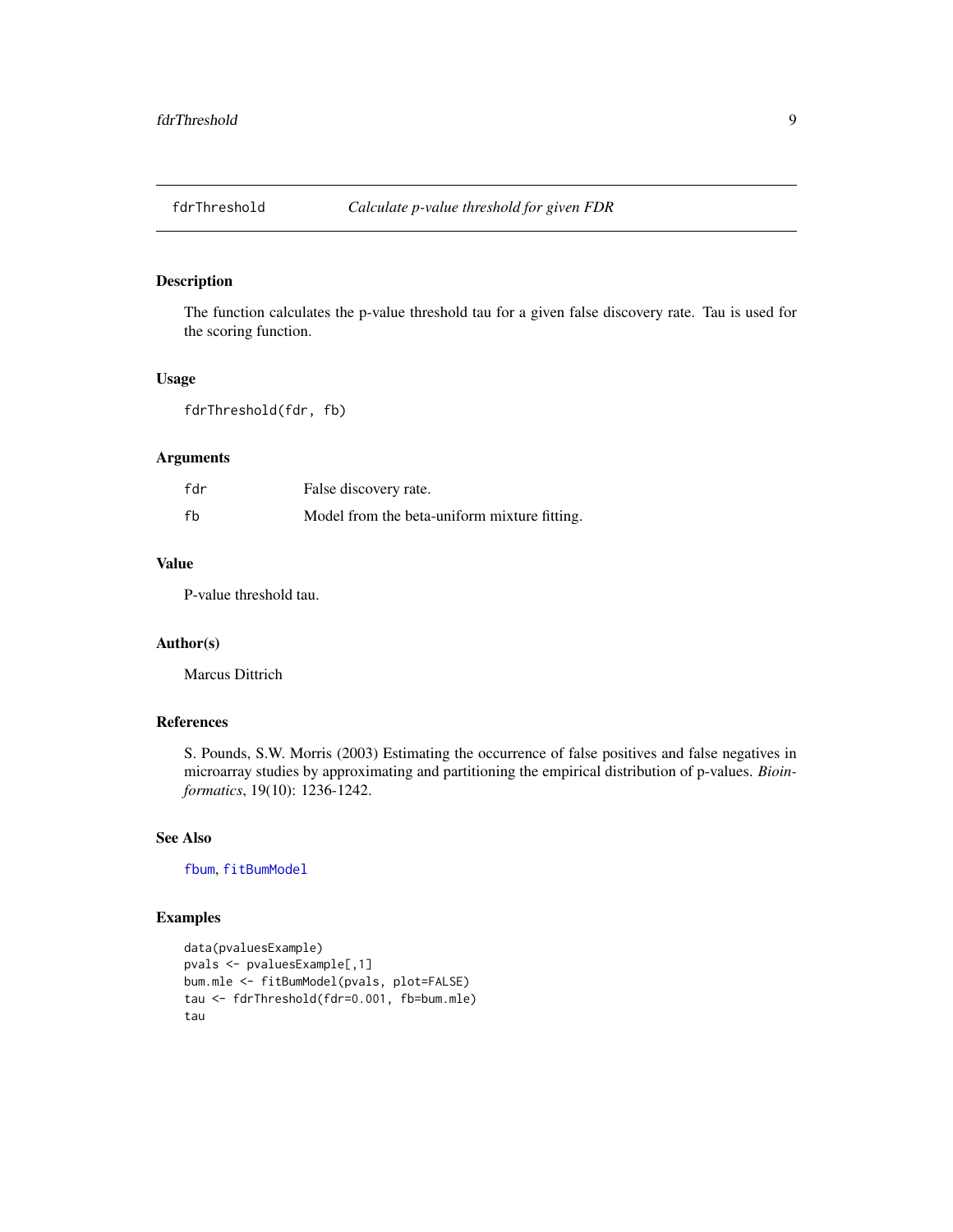<span id="page-9-1"></span><span id="page-9-0"></span>

The function fits a beta-uniform mixture model to a given p-value distribution. The BUM method was introduced by Stan Pounds and Steve Morris to model the p-value distribution as a signalnoise decompostion. The signal component is assumed to be  $B(a,1)$ -distributed, whereas the noise component is uniform-distributed under the null hypothesis.

#### Usage

fitBumModel(x, plot = TRUE, starts=10)

#### Arguments

|        | Numeric vector of p-values.                                                                     |
|--------|-------------------------------------------------------------------------------------------------|
| plot   | Boolean value, whether to plot a histogram and gaplot of the p-values with the<br>fitted model. |
| starts | Numeric value giving the number of starts for the optimization.                                 |

#### Value

Maximum likelihood estimator object for the fitted bum model. List of class fb with the following elements:

| lambda  | Fitted parameter <i>lambda</i> for the beta-uniform mixture model. |
|---------|--------------------------------------------------------------------|
| a       | Fitted parameter <i>a</i> for the beta-uniform mixture model.      |
| negLL   | Negative log-likelihood.                                           |
| pvalues | P-value vector.                                                    |

### Author(s)

Daniela Beisser

### References

S. Pounds, S.W. Morris (2003) Estimating the occurrence of false positives and false negatives in microarray studies by approximating and partitioning the empirical distribution of p-values. *Bioinformatics*, 19(10): 1236-1242.

```
data(pvaluesExample)
pvals <- pvaluesExample[,1]
bum.mle <- fitBumModel(pvals, plot=TRUE)
bum.mle
```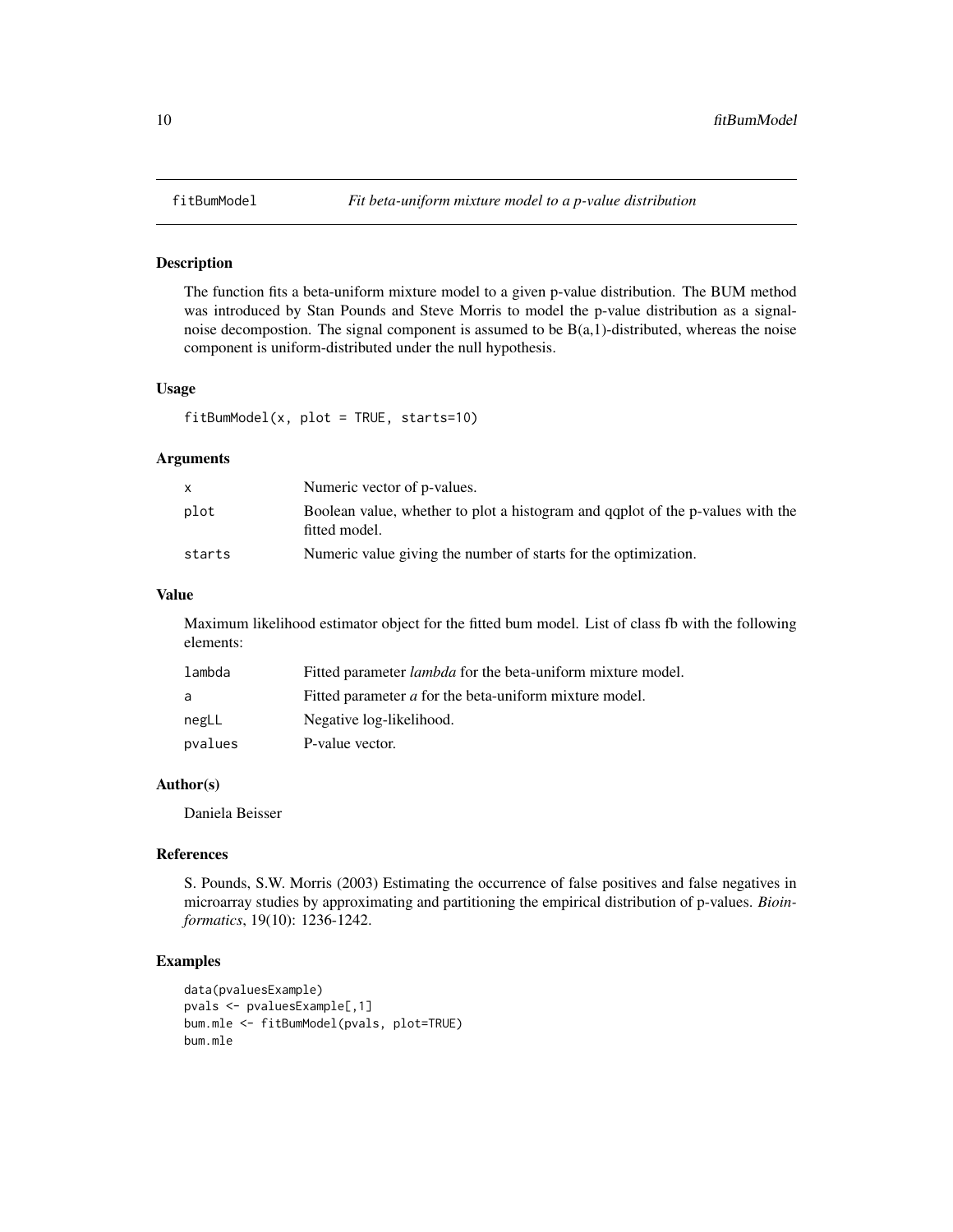<span id="page-10-0"></span>

The function partitions the scores into scores for each subgraph of the network.

#### Usage

```
getCompScores(network, score)
```
### Arguments

| network | A network in <i>graphNEL</i> or <i>igraph</i> format. |
|---------|-------------------------------------------------------|
| score   | Vector of scores.                                     |

### Value

A data frame with the components of the network and the score for each PPI identifier.

### Author(s)

Marcus Dittrich

#### Examples

```
library(DLBCL)
data(interactome)
data(dataLym)
# create random subgraph with 100 nodes and their direct neighbors
nodes <- nodes(interactome)[sample(length(nodes(interactome)), 100)]
subnet <- subNetwork(nodeList=nodes, network=interactome, neighbors="first")
score <- dataLym$score001
names(score) <- dataLym$label
getCompScores(score=score, network=subnet)
```
getEdgeList *Get representation of graph as edgelist*

### Description

A network in *graphNEL* or *igraph* format is converted to an edgelist.

#### Usage

getEdgeList(network)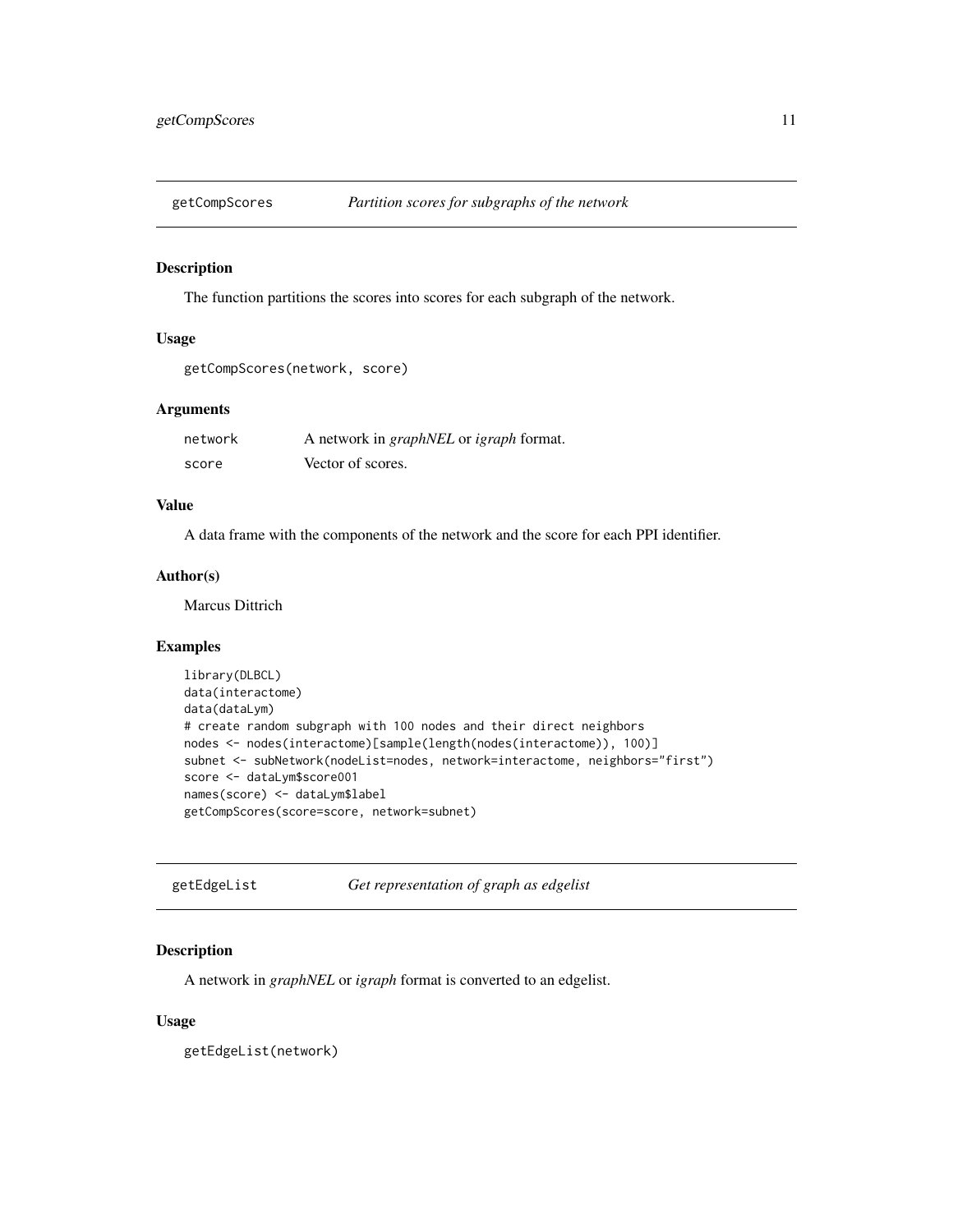#### <span id="page-11-0"></span>12 hist.bum

#### Arguments

network Network in *graphNEL* or *igraph* format.

### Value

A matrix whose columns represent the connected edges.

### Author(s)

Marcus Dittrich

#### Examples

```
library(DLBCL)
data(interactome)
getEdgeList(interactome)[1:10,]
```
<span id="page-11-1"></span>hist.bum *Histogram of the p-value distribution with the fitted bum model*

### Description

The function plots a histogram of the p-values together with the fitted bum-model.

### Usage

```
## S3 method for class bum
hist(x, breaks=50, main="Histogram of p-values", xlab="P-values", ylab="Density", ...)
```
### Arguments

| $\mathsf{x}$ | Maximum likelihood estimator object of the beta-uniform mixture fit. |
|--------------|----------------------------------------------------------------------|
| breaks       | Breaks for the histogram.                                            |
| main         | An overall title for the plot.                                       |
| xlab         | A title for the x axis.                                              |
| ylab         | A title for the y axis.                                              |
|              | Other graphic parameters for the plot.                               |

#### Author(s)

Daniela Beisser

#### See Also

[fitBumModel](#page-9-1), [hist.bum](#page-11-1), [bumOptim](#page-3-1)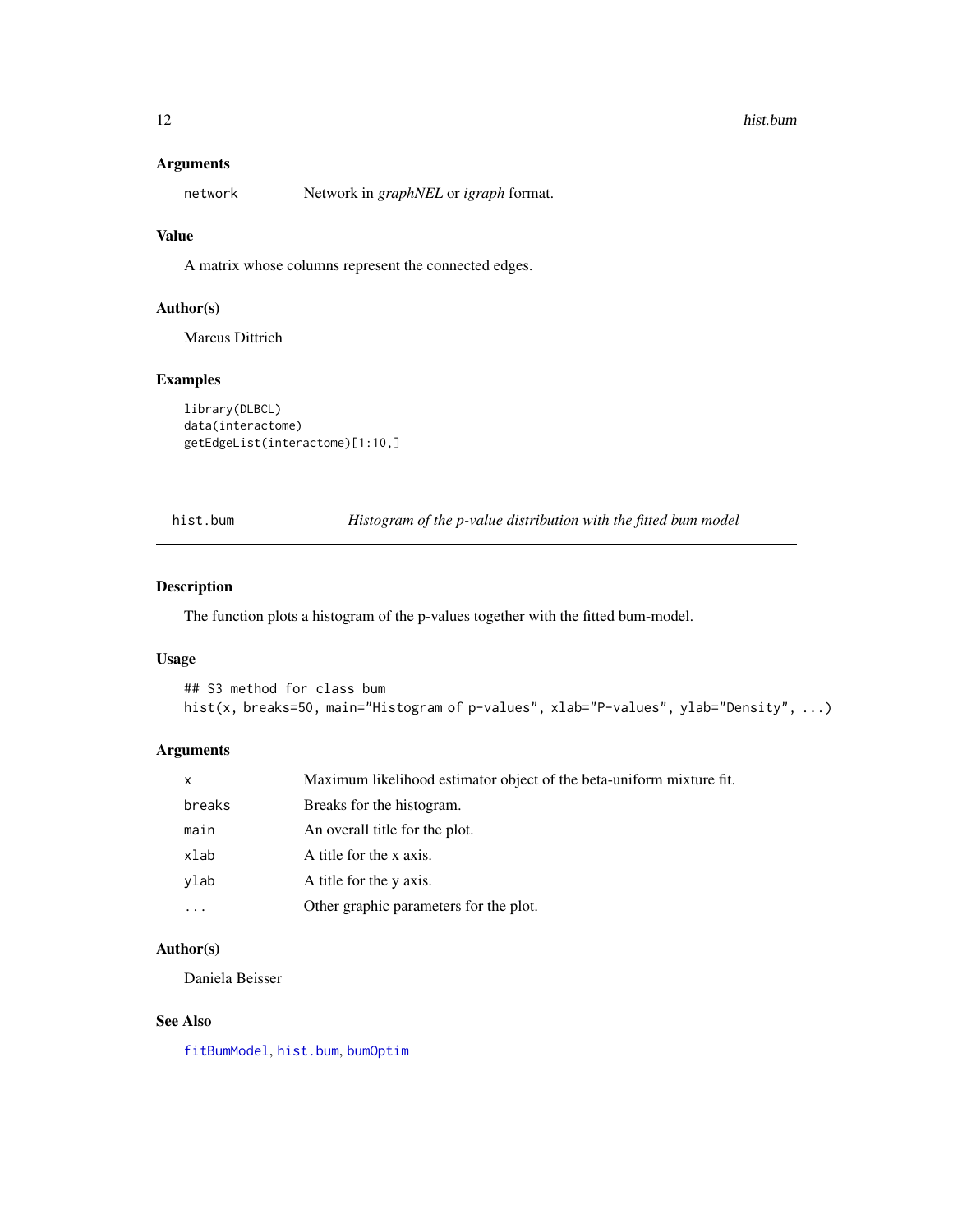### <span id="page-12-0"></span>largestComp 13

### Examples

```
data(pvaluesExample)
pvals <- pvaluesExample[,1]
mle <- fitBumModel(pvals, plot=FALSE)
hist(mle)
```
largestComp *Extract largest component of network*

### Description

The function extracts the largest component of a network.

### Usage

```
largestComp(network)
```
### Arguments

network A graph in *graphNEL* or *igraph* format.

### Value

A new graph object that represents the largest component of the given network.

### Author(s)

Marcus Dittrich

```
library(DLBCL)
data(interactome)
interactome
largestComp(interactome)
```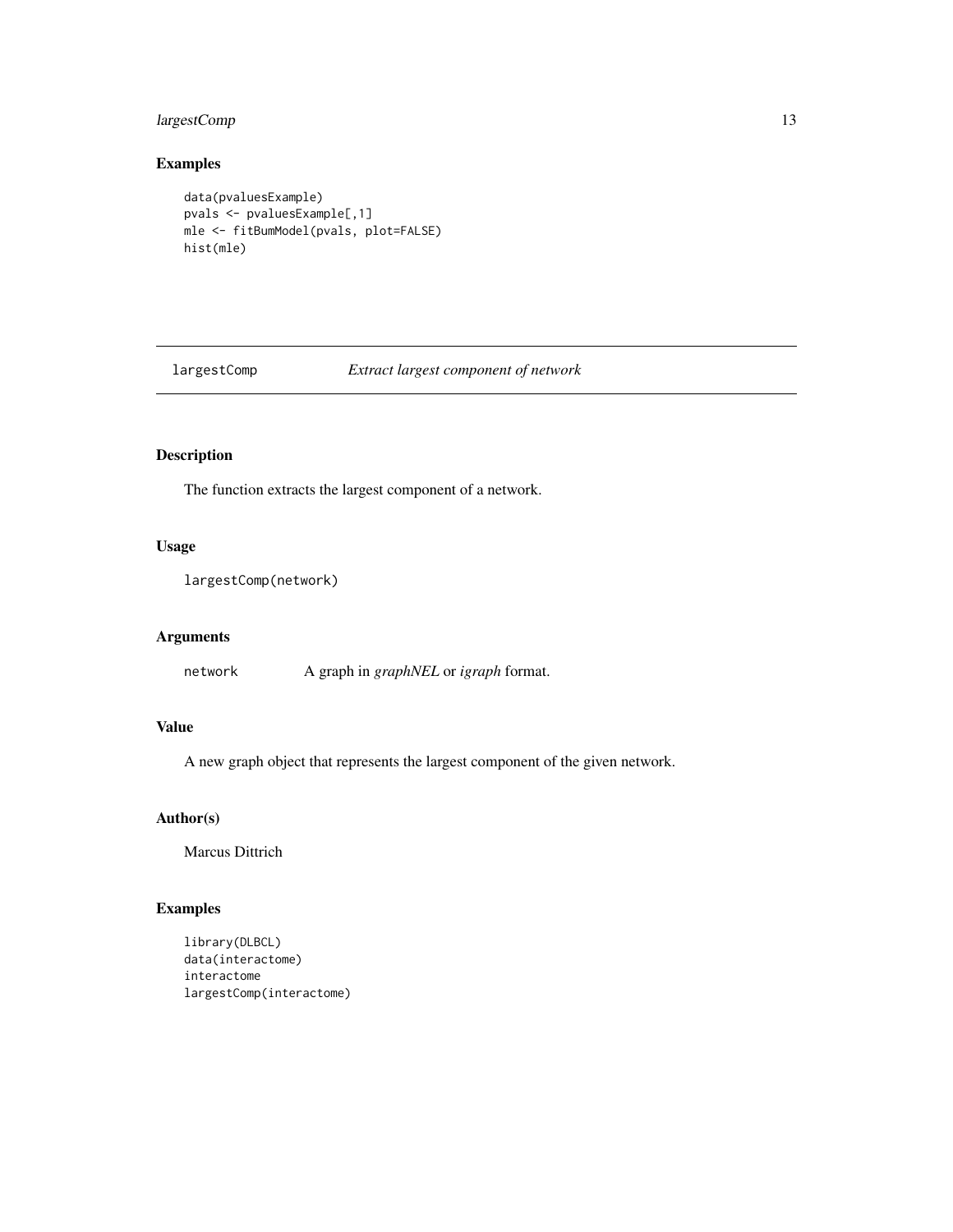<span id="page-13-0"></span>largestScoreComp *Component with largest score*

#### Description

The function extracts the component of the network with the largest score. All nodes have to exceed the given level for the score.

#### Usage

largestScoreComp(network, score, level=0)

### Arguments

| network | Network in <i>graphNEL</i> or <i>igraph</i> format. |
|---------|-----------------------------------------------------|
| score   | Vector of scores for the network.                   |
| level   | Cut-off level for the score for the component.      |

### Value

Subgraph of the network with a score larger than the given level.

#### Author(s)

Marcus Dittrich

```
library(DLBCL)
data(interactome)
data(dataLym)
network <- rmSelfLoops(interactome)
score <- dataLym$score001
names(score) <- dataLym$label
lComp <- largestScoreComp(network=network, score=score, level=1)
## Not run: plotModule(lComp)
```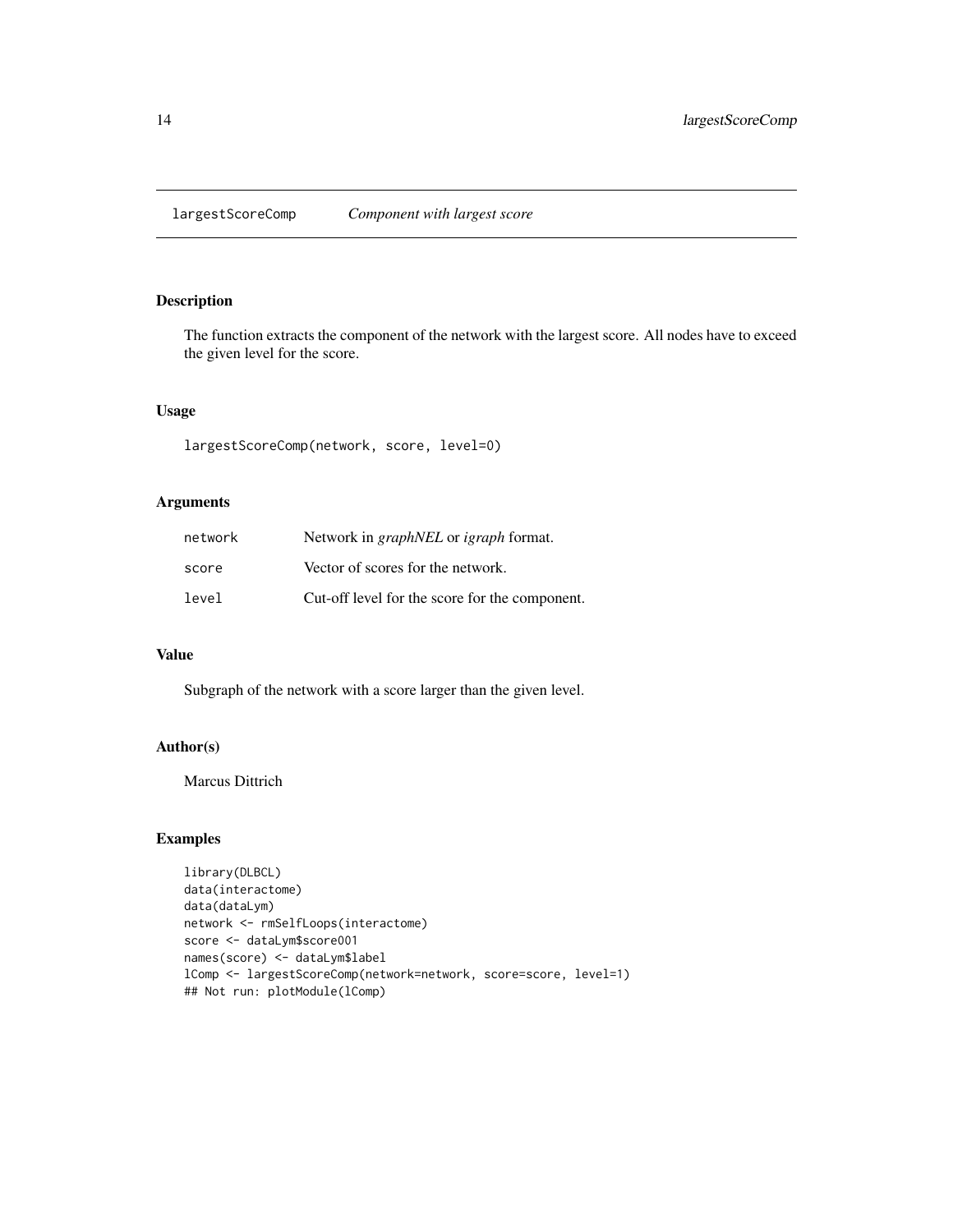<span id="page-14-1"></span><span id="page-14-0"></span>The function loads a network from a Cytoscape sif file. Edge attributes are provided in the ea.file or vector of ea.files. The node attributes are provided the same way. For other formats see *read.graph* in the igraph package.

#### Usage

```
loadNetwork.sif(sif.file, na.file, ea.file, format=c("graphNEL", "igraph"), directed=FALSE)
```
#### Arguments

| sif.file | Cytoscape sif file, containing the network.                       |
|----------|-------------------------------------------------------------------|
| na.file  | File or vector of file with Cytoscape node attibutes.             |
| ea.file  | File or vector of file with Cytoscape edge attibutes.             |
| format   | Format of output graph, either <i>graphNEL</i> or <i>igraph</i> . |
| directed | Boolean value for directed or undirected graph.                   |

### Value

Graph with loaded attributes.

#### Author(s)

Daniela Beisser

### Examples

```
## Not run: lib <- file.path(path.package("BioNet"), "extdata")
# load interaction file, node attribute file with a node weight of 2 for each node and the edge attribute file with a
network <- loadNetwork.sif(sif.file=file.path(lib,"cytoscape.sif"), na.file=file.path(lib,"n.weight.NA"), ea.fi
network;
nodeData(network);
edgeData(network);
```
## End(Not run)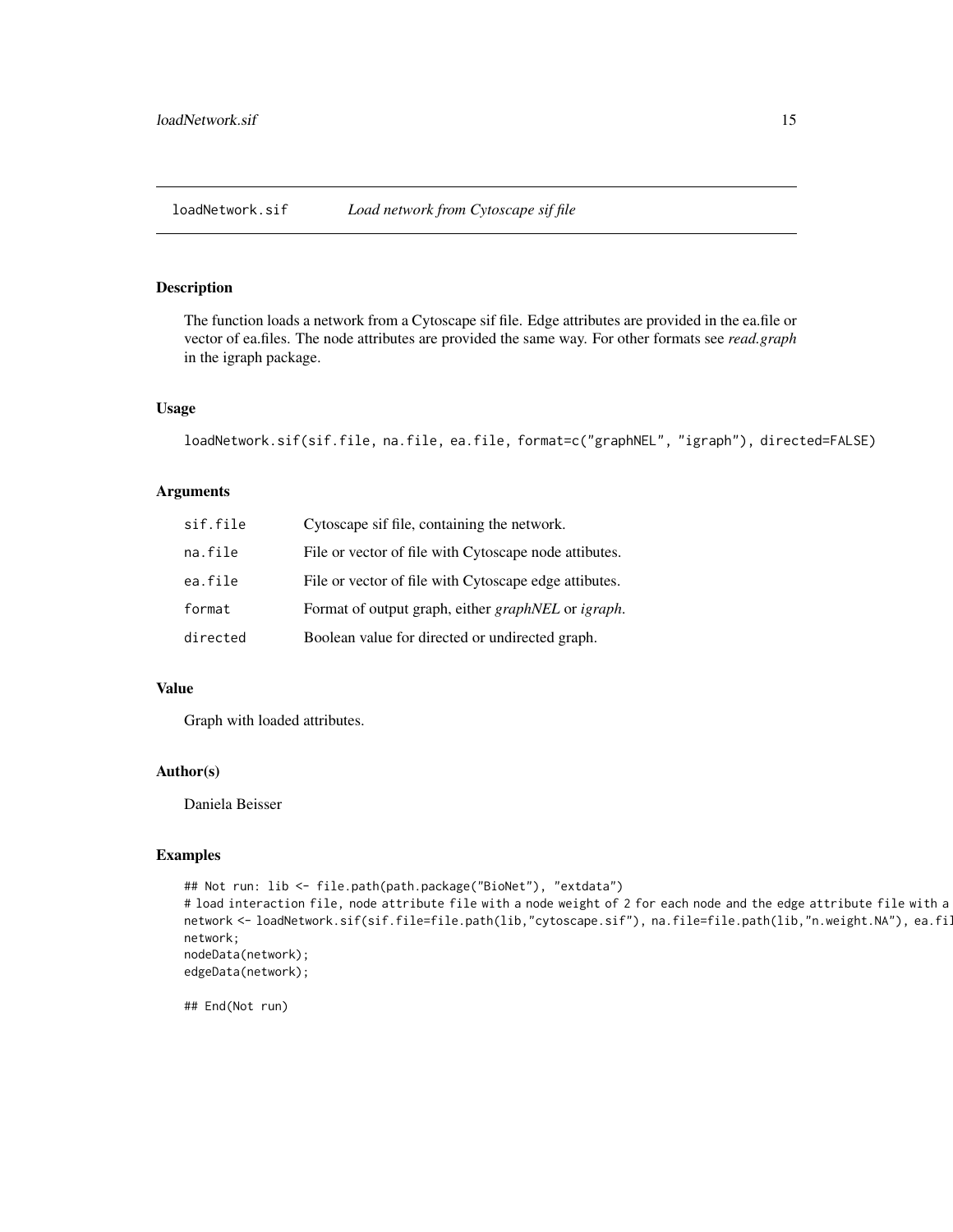<span id="page-15-0"></span>

The function loads a network from a tabular format.

### Usage

loadNetwork.tab(file, header=TRUE, directed=FALSE, format=c("graphNEL", "igraph"))

### Arguments

| file     | File with network to load.                                            |
|----------|-----------------------------------------------------------------------|
| header   | Booelan value whether to include header or not.                       |
| directed | Booelan value whether the network is to be directed or not.           |
| format   | Output format of the network, either <i>graphNEL</i> or <i>igraph</i> |

### Author(s)

Marcus Dittrich

#### See Also

[loadNetwork.sif](#page-14-1)

makeNetwork *Create graph from source and target vectors*

### Description

Function to create a graph in *graphNEL* or *igraph* format from a source and a target vector.

#### Usage

```
makeNetwork(source, target, edgemode="undirected", format=c("graphNEL", "igraph"))
```

| source   | Vector of source nodes.                    |
|----------|--------------------------------------------|
| target   | Vector of corresponding target nodes.      |
| edgemode | For an "undirected" or "directed" network. |
| format   | Graph format, eiter graphNEL or igraph.    |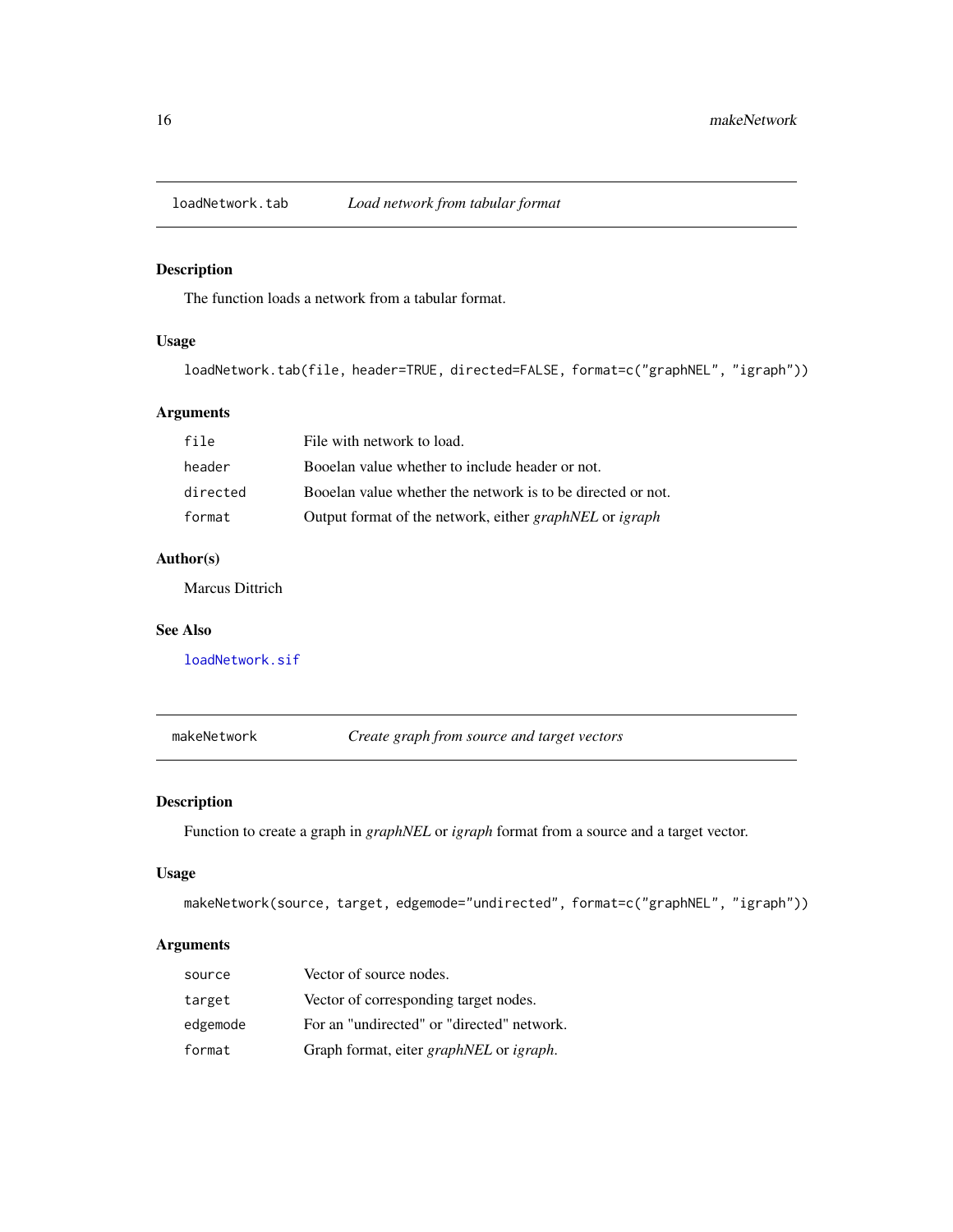<span id="page-16-0"></span>mapByVar 17

### Value

A graph object.

### Author(s)

Marcus Dittrich

### See Also

[loadNetwork.sif](#page-14-1), [saveNetwork](#page-30-1)

### Examples

```
source <- c("a", "b", "c", "d")
target <- c("b", "c", "a", "a")
graph <- makeNetwork(source, target, edgemode="undirected")
```
mapByVar *Select probeset by variance and get PPI ID*

#### Description

The function selects for each gene the probeset with the highest variance and gets the PPI ID for each gene. The PPI identifier is: gene symbol(Entrez ID). Affymetrix identifiers are mapped to the ENTREZ ID.

### Usage

```
mapByVar(exprSet, network=NULL, attr="geneID", ignoreAFFX=TRUE)
```
### Arguments

| exprSet    | Affymetrix ExpressionSet.                                                                                                                                                                          |
|------------|----------------------------------------------------------------------------------------------------------------------------------------------------------------------------------------------------|
| network    | Network that is used to map the Affymetrix identifiers.                                                                                                                                            |
| attr       | The attribute of the network that is used to map the Affymetrix IDs. The IDs<br>are mapped to the unique Entrez gene IDs, which are by default stored in the<br>"geneID" attribute of the network. |
| ignoreAFFX | Boolean value, whether to ignore or leave AFFX control genes.                                                                                                                                      |

### Value

Expression matrix with one gene (PPI ID) per probeset.

### Author(s)

Daniela Beisser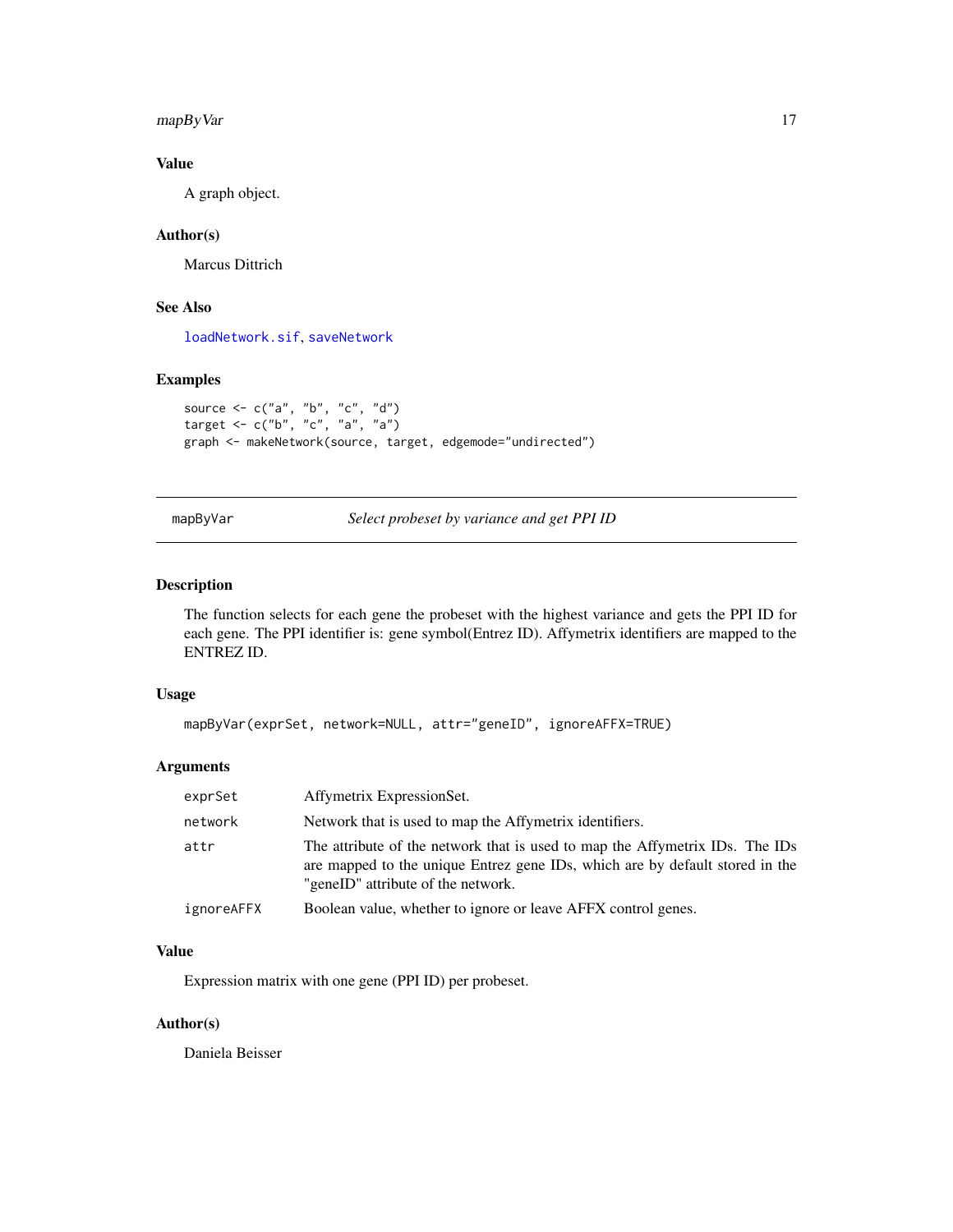### Examples

```
## Not run: library(ALL);
data(ALL);
mapped.e.set <- mapByVar(ALL);
mapped.e.set[1:10,];
## End(Not run)
```
permutateNodes *Permute node labels*

### Description

Function to permutate node labels of a given network.

### Usage

```
permutateNodes(network)
```
#### Arguments

network Network in *graphNEL* or *igraph* format.

### Value

Network with permutated labels.

## Author(s)

Marcus Dittrich

```
library(DLBCL)
data(interactome)
# remove self-loops before permutating the labels
interactome <- rmSelfLoops(interactome)
perm.net <- permutateNodes(interactome)
perm.net
```
<span id="page-17-0"></span>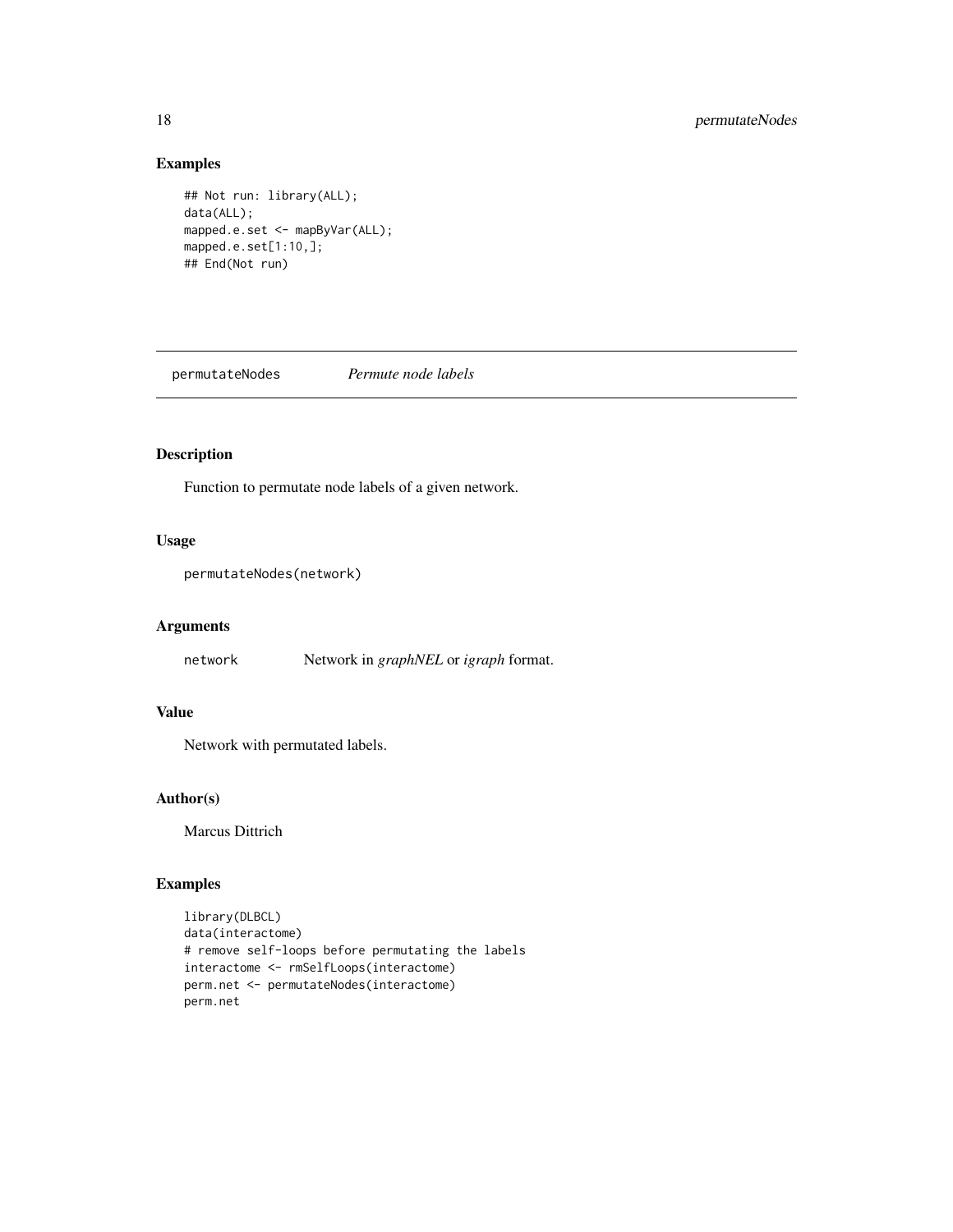<span id="page-18-0"></span>

The function calculates the upper bound pi for the fraction of noise.

### Usage

piUpper(fb)

### Arguments

fb Fitted bum model, list with parameters a and lambda.

### Value

Numerical value for the upper bound pi.

#### Author(s)

Marcus Dittrich

### See Also

[bumOptim](#page-3-1), [fitBumModel](#page-9-1)

### Examples

```
data(pvaluesExample)
pvals <- pvaluesExample[,1]
bum <- bumOptim(pvals, starts=10)
piUpper(fb=bum)
```
<span id="page-18-1"></span>plot.bum *Quantile-quantile plot for the beta-uniform mixture model*

#### Description

The function plot the theoretical quantiles of the fitted bum model against the quantiles of the observed p-value distribution.

### Usage

```
## S3 method for class bum
plot(x, main="QQ-Plot", xlab="Estimated p-value", ylab="Observed p-value", ...)
```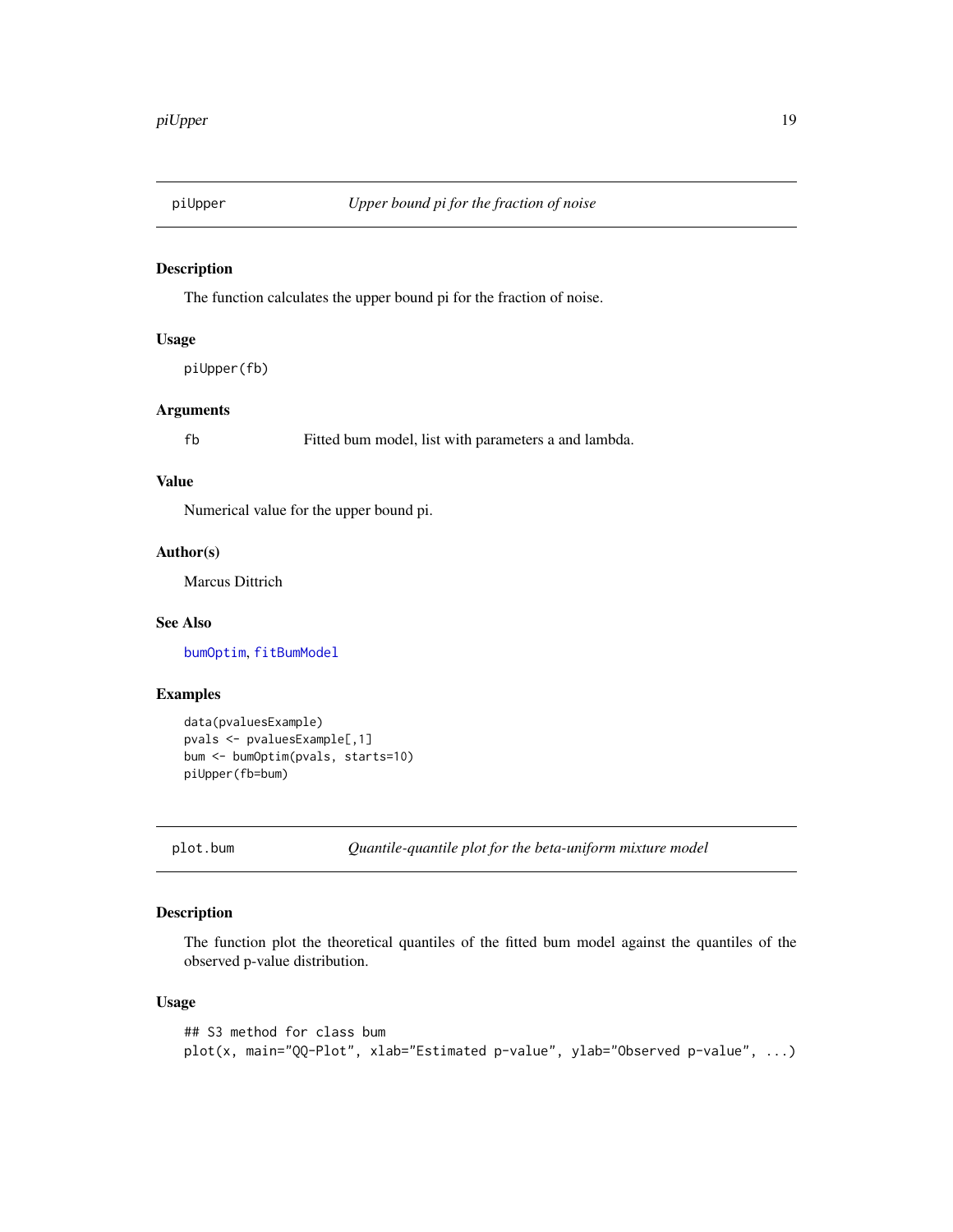#### <span id="page-19-0"></span>Arguments

| x    | Maximum likelihood estimation object of the fitted bum model. |
|------|---------------------------------------------------------------|
| main | An overall title for the plot.                                |
| xlab | A title for the x axis.                                       |
| vlab | A title for the y axis.                                       |
| .    | Other graphic parameters for the plot.                        |

#### Author(s)

Daniela Beisser

#### See Also

[fitBumModel](#page-9-1), [plot.bum](#page-18-1), [bumOptim](#page-3-1)

#### Examples

```
data(pvaluesExample)
pvals <- pvaluesExample[,1]
mle <- fitBumModel(pvals, plot=FALSE)
plot(mle)
```
<span id="page-19-1"></span>plot3dModule *3D plot of the network*

#### Description

The function plots a network from *graphNEL* or *igraph* format in 3D using a modified function from the package igraph and requires the package rgl which uses openGL. The 3D plot can be zoomed, rotated, shifted on the canvas. This function is just used to visualize the modules. For further plotting options use the rglplot function of the igraph package. If a score attribute is provided in the graph this will be used for the coloring of the nodes. Otherwise a vector of values can be given by the diff.or.score argument. The vector has to contain positive and negative values, either scores or values for differential expression (fold changes). Labels for the nodes can be provided by the labels argument, otherwise it will be automatically looked for a *geneSymbol* attribute of the nodes.

#### Usage

 $plot3d$ Module(network, labels=NULL, windowSize =  $c(100, 100, 1500, 1000)$ , diff.or.scores=NULL, red=c("neg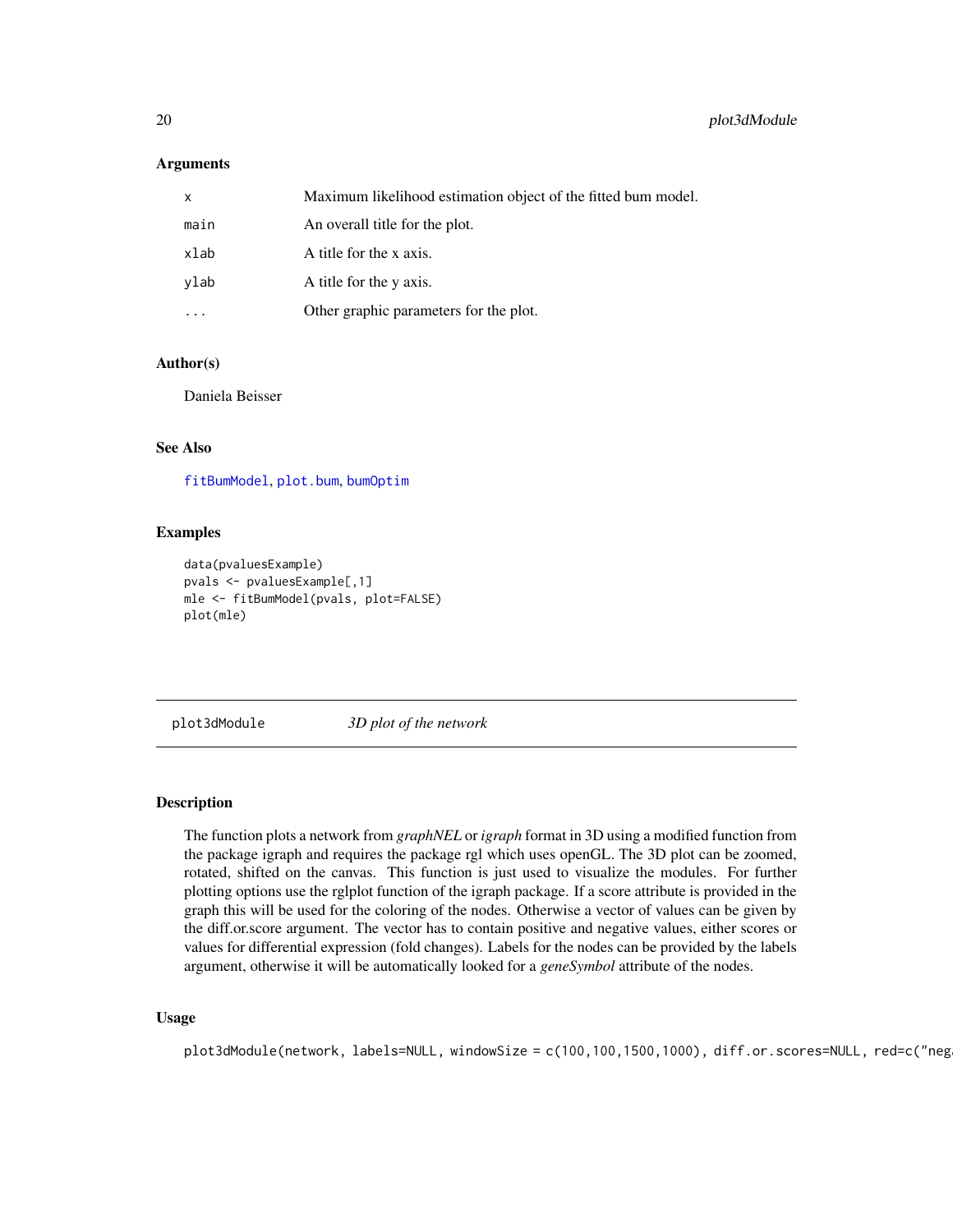### <span id="page-20-0"></span>plotLLSurface 21

#### Arguments

| network    | Network in <i>graphNEL</i> or <i>igraph</i> format.                                                                                                                                                                                            |
|------------|------------------------------------------------------------------------------------------------------------------------------------------------------------------------------------------------------------------------------------------------|
| labels     | Labels for the nodes of the network. Otherwise it will be automatically looked<br>for a <i>geneSymbol</i> attribute of the nodes.                                                                                                              |
| windowSize | Numerical vector of size four to set the size of the rgl device.                                                                                                                                                                               |
|            | diff.or.scores Named numerical vector of differential expression (fold changes) or scores of<br>the nodes in the network. These will be used for node coloring. Otherwise a<br><i>score</i> attribute of the nodes will be automatically used. |
| red        | Either "negative" or "positive", to specify which values are to be colored red in<br>the plot.                                                                                                                                                 |
| $\cdots$   | Other graphic parameters for the plot.                                                                                                                                                                                                         |

### Author(s)

Daniela Beisser

### See Also

[save3dModule](#page-29-1), [plotModule](#page-21-1)

#### Examples

```
library(DLBCL)
data(interactome)
data(dataLym)
interactome <- subNetwork(dataLym$label, interactome)
interactome <- rmSelfLoops(interactome)
fchange <- dataLym$diff
names(fchange) <- dataLym$label
subnet <- largestComp(subNetwork(nodes(interactome)[1:100], interactome))
diff <- fchange[nodes(subnet)]
## Not run: library(rgl);
plot3dModule(network=subnet, diff.or.score=diff)
## End(Not run)
```
plotLLSurface *Log likelihood surface plot*

### Description

The function plots the log likelihood surface for all a and lambda parameter of the beta-uniform mixture model.

#### Usage

plotLLSurface(x, opt=NULL, main="Log-Likelihood Surface", color.palette = heat.colors, nlevels = 32)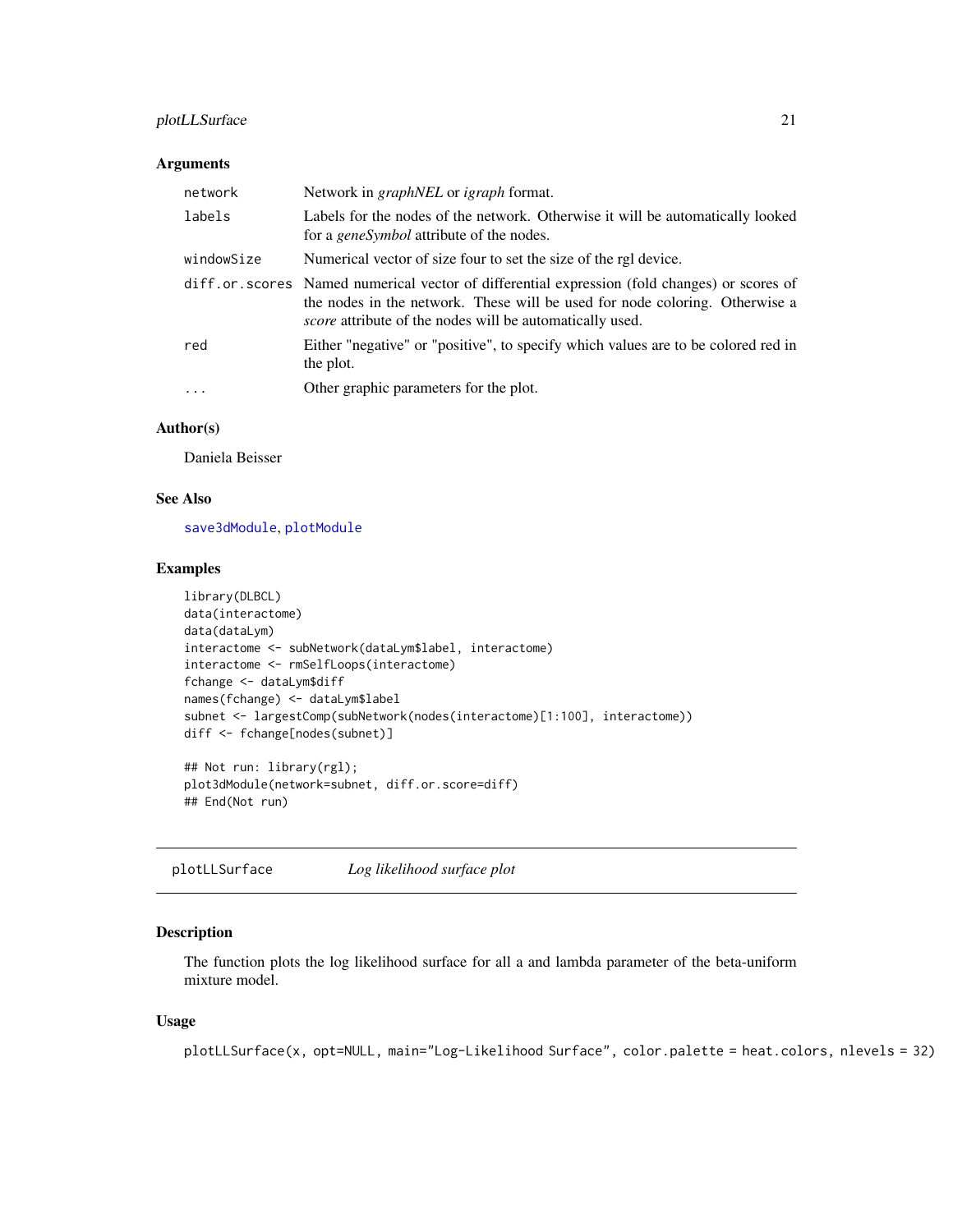#### <span id="page-21-0"></span>Arguments

| x       | Numeric vector of p-values.                                                         |
|---------|-------------------------------------------------------------------------------------|
| opt     | List of optimal parameters for a and lambda from the beta-uniform mixture<br>model. |
| main    | The overall title of the plot.                                                      |
|         | color palette Color scheme of the image plot.                                       |
| nlevels | Number of color levels.                                                             |

#### Author(s)

Marcus Dittrich

#### Examples

```
library(DLBCL)
data(dataLym)
pvals <- dataLym$t.pval
names(pvals) <- dataLym$label
mle <- fitBumModel(pvals, plot=FALSE)
plotLLSurface(x=pvals, opt=mle)
```
<span id="page-21-1"></span>

plotModule *Plot of the network*

#### Description

The function plots a network from *graphNEL* or *igraph* format, adapted from an igraph plotting function. It is just used to visualize the modules. For further plotting options use the plot.igraph function of the igraph package. The shapes of the nodes can be changed according to the scores argument, then negative scores appear squared. The color of the nodes can be changed according to the diff.expr argument. Negative values lead to green nodes, positive values are colored in red. If the vectors are not provided, it will be automatically looked for nodes attributes with the name *score* and *diff.expr*.

#### Usage

plotModule(network, layout=layout.fruchterman.reingold, labels=NULL, diff.expr=NULL, scores=NULL, mai

| network | Network in <i>graphNEL</i> or <i>igraph</i> format.                        |
|---------|----------------------------------------------------------------------------|
| lavout  | Layout algorithm, e.g. layout.fruchterman.reingold or layout.kamada.kawai. |
| labels  | Labels for the nodes of the network.                                       |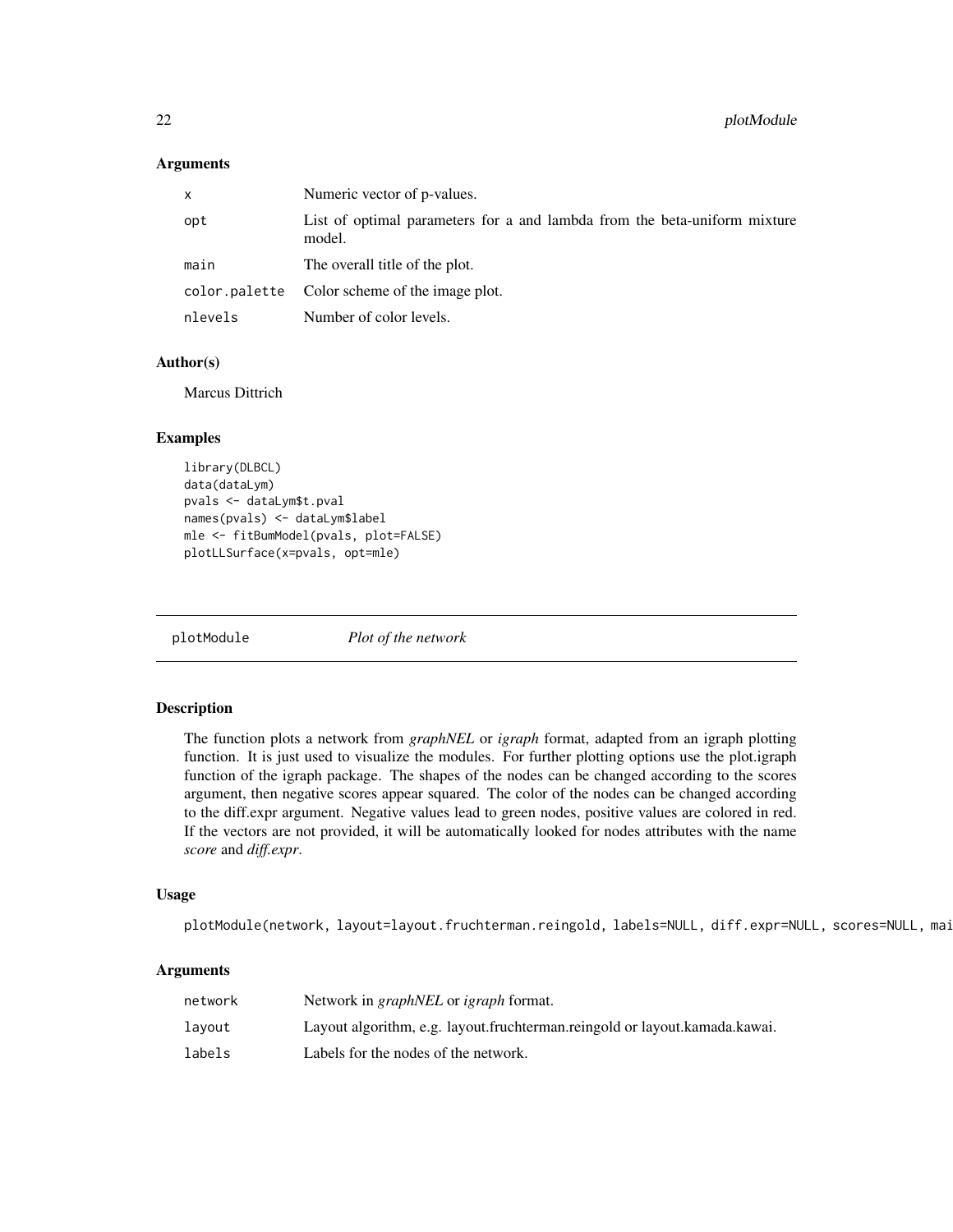#### <span id="page-22-0"></span>print.bum 23

| diff.expr   | Named numerical vector of differential expression (fold changes) of the nodes<br>in the network. These will be used for coloring of the nodes. It will be auto-<br>matically looked for nodes attribute with the name <i>diff.expr</i> , if the argument is<br>null. |
|-------------|----------------------------------------------------------------------------------------------------------------------------------------------------------------------------------------------------------------------------------------------------------------------|
| scores      | Named numerical vector of scores of the nodes in the network. These will be<br>used for the shape of the nodes. It will be automatically looked for nodes at-<br>tribute with the name <i>score</i> , if the argument is null.                                       |
| main        | Main title of the plot.                                                                                                                                                                                                                                              |
| vertex.size | Numerical value or verctor for the size of the vertices.                                                                                                                                                                                                             |
| $\cdots$    | Other graphic parameters for the plot.                                                                                                                                                                                                                               |
|             |                                                                                                                                                                                                                                                                      |

### Author(s)

Marcus Dittrich and Daniela Beisser

#### See Also

#### [plot3dModule](#page-19-1)

### Examples

```
library(DLBCL)
data(dataLym)
data(interactome)
interactome <- subNetwork(dataLym$label, interactome)
interactome <- rmSelfLoops(interactome)
fchange <- dataLym$diff
names(fchange) <- dataLym$label
# create random subnetwork
subnet <- largestComp(subNetwork(nodes(interactome)[1:100], interactome))
fchange <- fchange[nodes(subnet)]
# color random subnetwork by the fold change
```
## Not run: plotModule(network=subnet, diff.expr=fchange)

<span id="page-22-1"></span>print.bum *Print information about bum model*

### Description

The function prints information about the bum model.

### Usage

```
## S3 method for class bum
print(x, \ldots)
```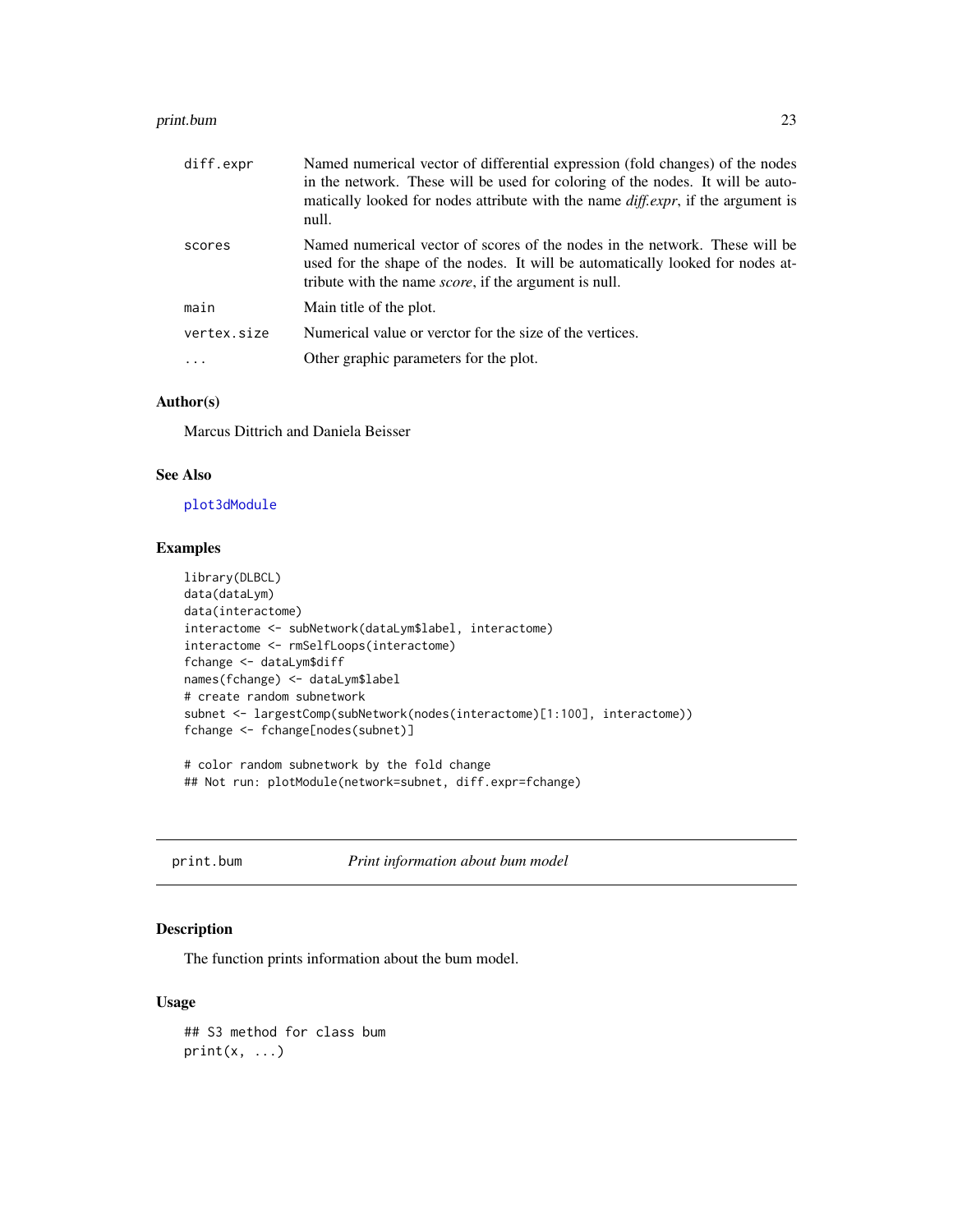#### <span id="page-23-0"></span>Arguments

| X        | Maximum likelihood estimator object of the beta-uniform mixture fit. |
|----------|----------------------------------------------------------------------|
| $\cdots$ | Other graphic parameters for print.                                  |

### Author(s)

Marcus Dittrich

### See Also

[fitBumModel](#page-9-1), [summary.bum](#page-36-1)

### Examples

```
data(pvaluesExample)
pvals <- pvaluesExample[,1]
mle <- fitBumModel(pvals, plot=FALSE)
print(mle)
```
pvaluesExample *Example p-values for aggregation statistics*

### Description

Data example consisting of a matrix of p-values. Each gene has two corresponding p-values. These p-values can be aggregated into a p-value of p-values by the method [aggrPvals](#page-2-1).

### Usage

```
data(pvaluesExample)
```

```
data(pvaluesExample)
pvaluesExample[1:10,]
```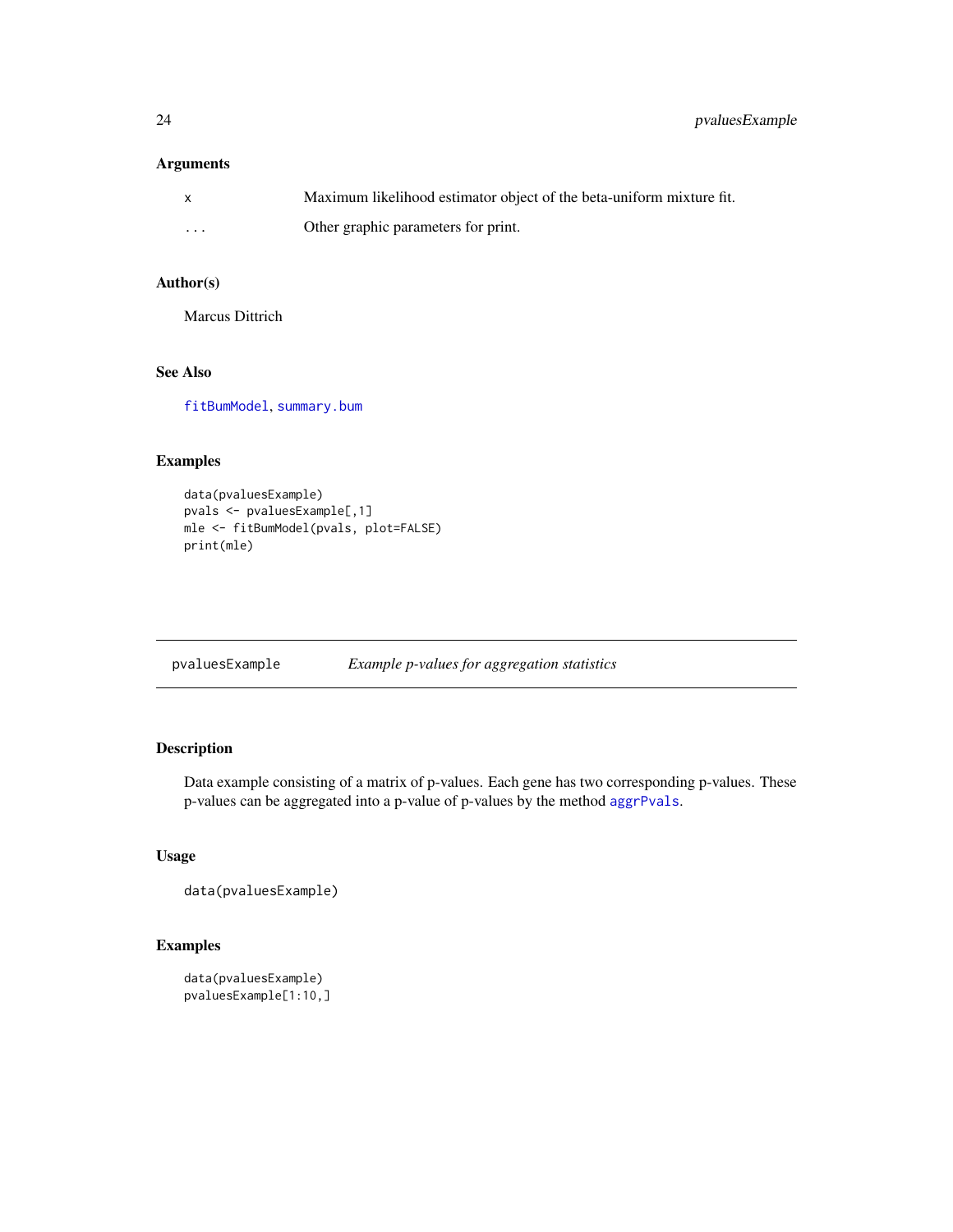<span id="page-24-1"></span><span id="page-24-0"></span>

Function to convert the HEINZ output to a graph object, or if the output is in matrix form, it will create a list of graphs. The function needs the node and the original network, from which the module is calculated.

### Usage

```
readHeinzGraph(node.file, network, format=c("graphNEL", "igraph"))
```
### Arguments

| node.file | Heinz node output file.                                           |
|-----------|-------------------------------------------------------------------|
| network   | Original network from which Heinz input was created.              |
| format    | Graph format of output, either <i>igraph</i> or <i>graphNEL</i> . |

### Value

Graph object.

### Author(s)

Daniela Beisser

### Examples

```
library(DLBCL)
data(interactome)
# precomputed Heinz output files
## Not run: lib <- file.path(path.package("BioNet"), "extdata")
module <- readHeinzGraph(node.file=file.path(lib, "lymphoma_nodes_001.txt.0.hnz"), network=interactome, format='
plotModule(module);
```
## End(Not run)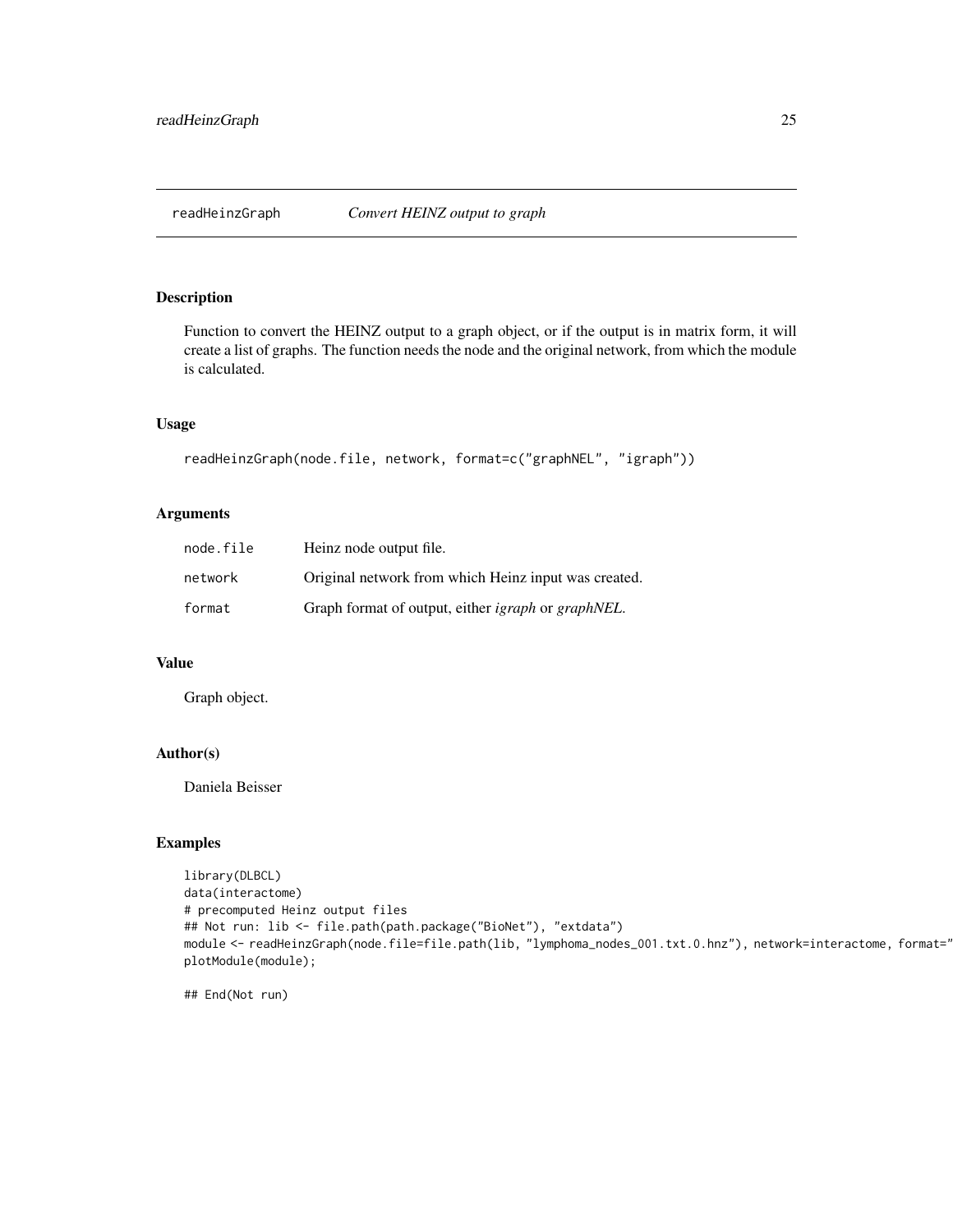<span id="page-25-1"></span><span id="page-25-0"></span>

Converts the HEINZ output to a tree in graph format. If the output is in matrix form, it will create a list of graphs. The function needs the node and edge file and the original network from which the module is calculated.

#### Usage

readHeinzTree(node.file, edge.file, network, format=c("graphNEL", "igraph"))

#### Arguments

| node.file | Heinz node output file.                                               |
|-----------|-----------------------------------------------------------------------|
| edge.file | Heinz edge output file.                                               |
| network   | Original network from which Heinz input was created.                  |
| format    | Output format of the graph, either <i>igraph</i> or <i>graphNEL</i> . |

### Value

A graph object.

### Author(s)

Daniela Beisser

#### Examples

```
library(DLBCL)
data(interactome)
# precomputed Heinz output files
## Not run: lib <- file.path(path.package("BioNet"), "extdata")
module <- readHeinzTree(node.file=file.path(lib, "lymphoma_nodes_001.txt.0.hnz"), edge.file=file.path(lib, "lymp
plotModule(module);
```
## End(Not run)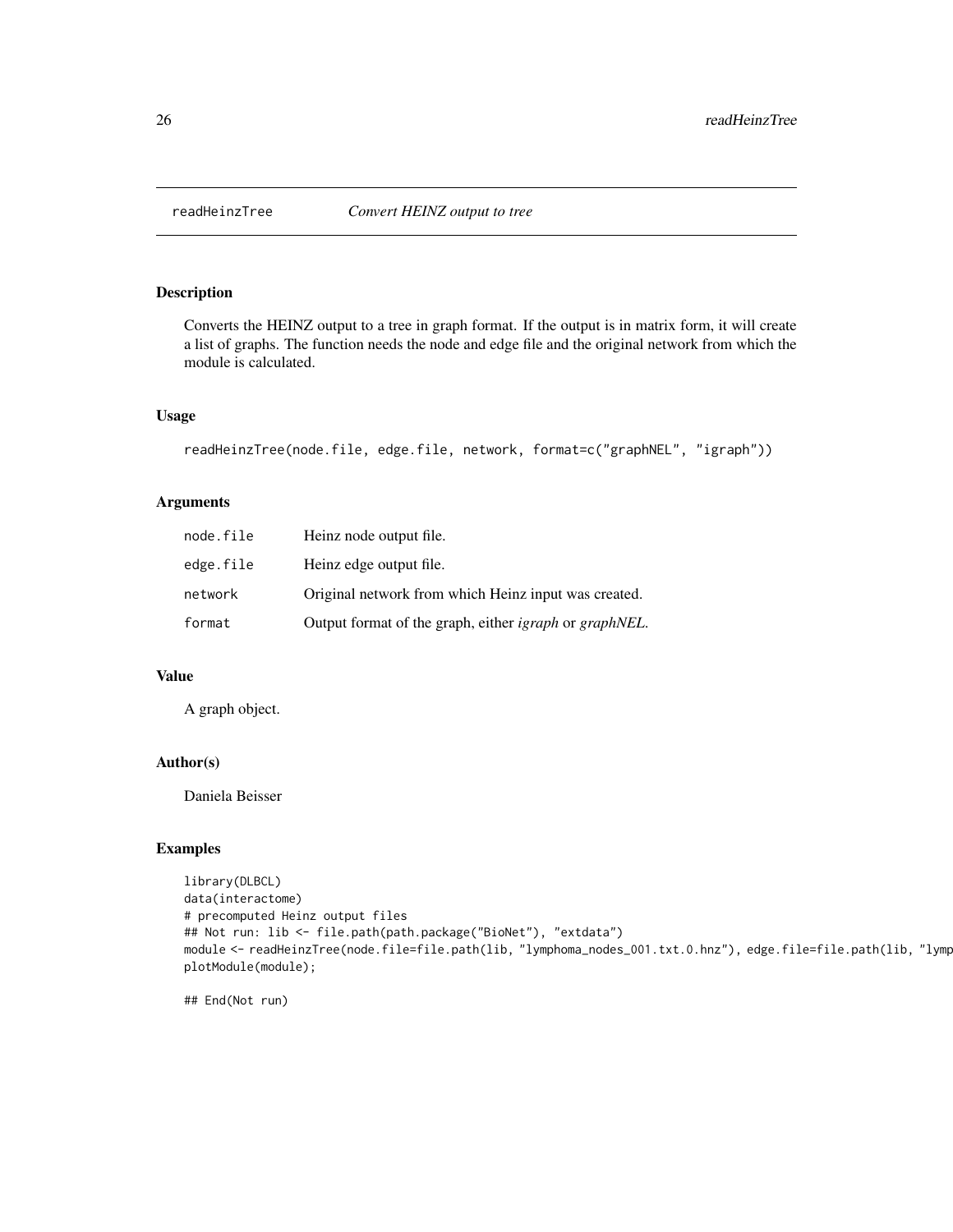<span id="page-26-0"></span>resamplingPvalues *Resampling of microarray expression values and test for differential expression.*

#### Description

The function uses a 50% jackknife resampling to calculate a pseudo-replicate of the expression matrix. The resampled expression values are used thereupon to calculate p-values for the differential expression between the given groups. Only two-group comparisons are allowed for the perfomed t-test.

#### Usage

```
resamplingPvalues(exprMat, groups, alternative = c("two.sided", "less", "greater"), resampleMat=FALSE)
```
### Arguments

| exprMat     | Matrix with microarray expression values.                                   |
|-------------|-----------------------------------------------------------------------------|
| groups      | Factors for two groups that are tested for differential expression.         |
| alternative | Testing alternatives for the t-test: "two.sided", "less" or "greater".      |
| resampleMat | Boolean value, whether to retrieve the matrix of jacknife resamples or not. |

### Value

A result list is returned, consisting of:

| p.values    | VNumerical vector of p-values.         |
|-------------|----------------------------------------|
| resampleMat | Matrix of resampled expression values. |

### Author(s)

Daniela Beisser

```
library(ALL)
data(ALL)
mat <- exprs(ALL)
groups <- factor(c(rep("A", 64), rep("B", 64)))
results <- resamplingPvalues(mat, groups, alternative="greater")
```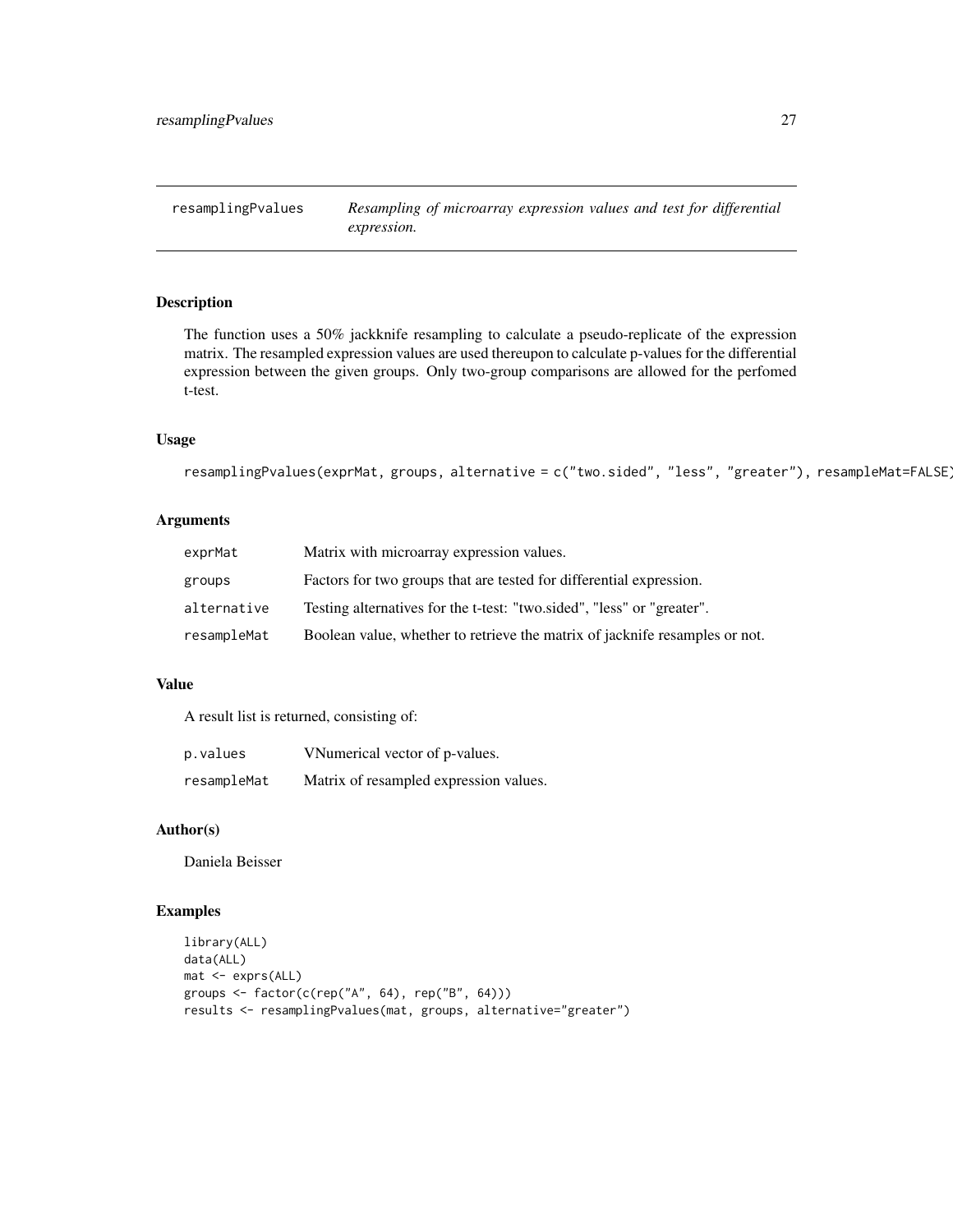<span id="page-27-0"></span>

The function removes self-loops, edges that start and end in the same node, from the network.

#### Usage

```
rmSelfLoops(network)
```
#### Arguments

network A graph object, either in *graphNEL* or *igraph* format.

### Value

The graph with the removed edges.

#### Author(s)

Marcus Dittrich

### Examples

```
graph <- makeNetwork(c("a","b","c","d","e","a"), c("b","c","d","e","e","e"))
graph2 <- rmSelfLoops(graph)
edges(graph)
edges(graph2)
```
runFastHeinz *Calculate heuristically maximum scoring subnetwork*

### Description

The function uses an heuristic approach to calculate the maximum scoring subnetwork. Based on the given network and scores the positive nodes are in the first step aggregated to meta-nodes between which minimum spanning trees are calculated. In regard to this, shortest paths yield the approximated maximum scoring subnetwork. This function can be used if a CPLEX license is not available to calculate the optimal solution.

#### Usage

```
runFastHeinz(network, scores)
```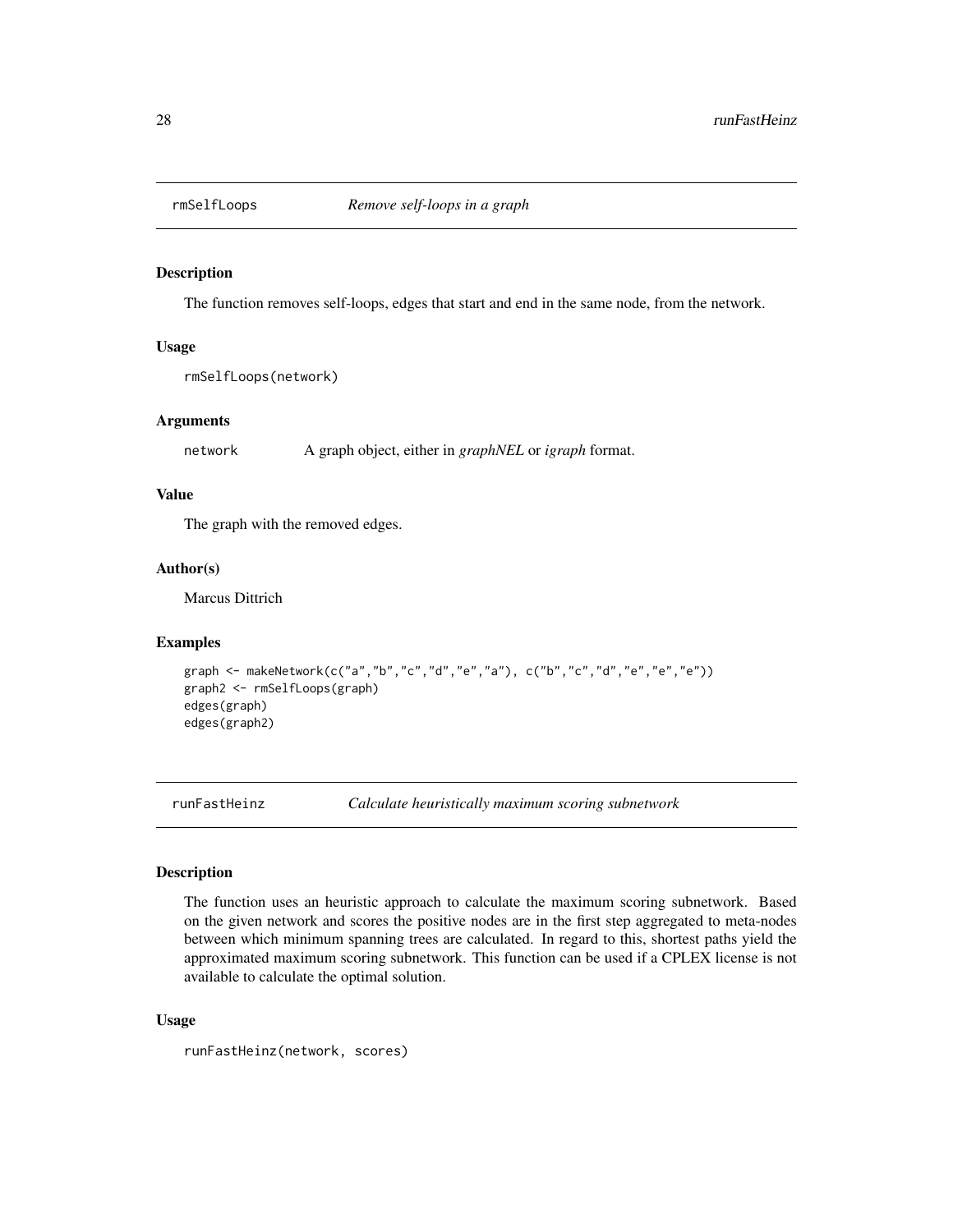#### <span id="page-28-0"></span>runHeinz 29

#### Arguments

| network | A graph in <i>igraph</i> or <i>graphNEL</i> format.                           |
|---------|-------------------------------------------------------------------------------|
| scores  | A named vector, containing the scores for the nodes of the network. All nodes |
|         | need to be scored in order to run the algorithm.                              |

### Value

A subnetwork in the input network format.

#### Author(s)

Daniela Beisser

### See Also

[writeHeinzEdges](#page-38-1), [writeHeinzNodes](#page-39-1), [readHeinzTree](#page-25-1), [readHeinzGraph](#page-24-1), [runHeinz](#page-28-1)

#### Examples

```
library(DLBCL)
# load p-values
data(dataLym)
# load graph
data(interactome)
# get induced subnetwork for all genes contained on the chip
interactome <- subNetwork(dataLym$label, interactome)
p.values <- dataLym$t.pval
names(p.values) <- dataLym$label
bum <- fitBumModel(p.values, plot=TRUE)
scores <- scoreNodes(network=interactome, fb=bum, fdr=0.0001)
module <- runFastHeinz(network=interactome, scores=scores)
## Not run: plotModule(module)
```
<span id="page-28-1"></span>

runHeinz *Start HEINZ*

### Description

The function starts HEINZ from command line. The HEINZ folder has to include the heinz.py python script and the dhea file. CPLEX has to be installed and accessible from the computer R runs on.

### Usage

```
runHeinz(heinz.folder="", heinz.e.file, heinz.n.file, N=TRUE, E=FALSE, diff=-1, n=1)
```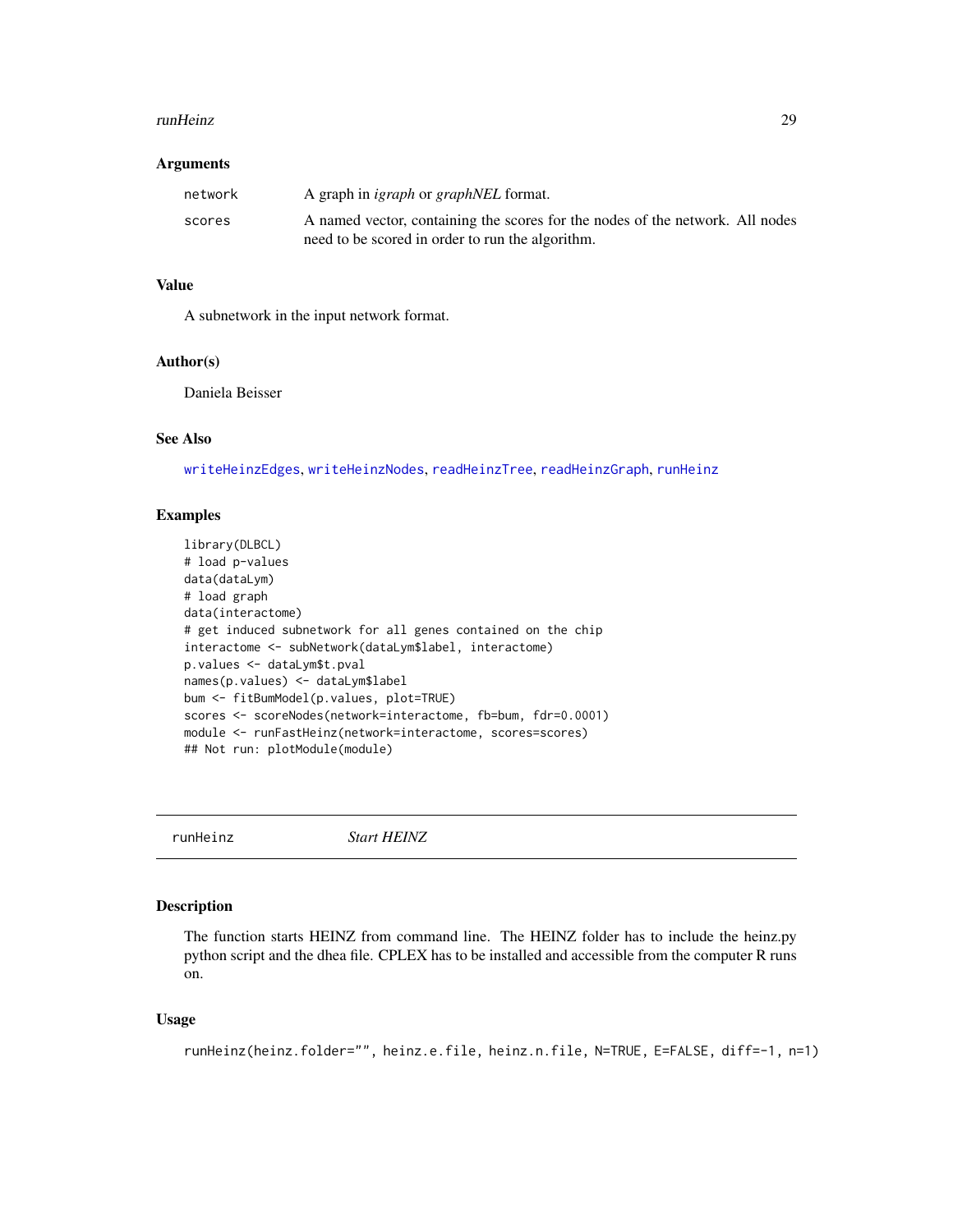#### Arguments

| heinz.folder | The folder which contains the heinz.py python script and the dhea file.                                                               |
|--------------|---------------------------------------------------------------------------------------------------------------------------------------|
| heinz.e.file | The HEINZ edge input file. See writeHeinzEdges                                                                                        |
| heinz.n.file | The HEINZ node input file. See writeHeinzNodes                                                                                        |
| N            | Boolean value, whether to run HEINZ on nodes.                                                                                         |
| E.           | Boolean value, whether to run HEINZ on edges. HEINZ can run on both with<br>N and E set to TRUE.                                      |
| diff         | Difference of suboptimal solutions to optimal solution in haming distance in<br>percent. Parameter is set to -1 for optimal solution. |
| n            | Number of optimal and suboptimal solutions, the standard $n=1$ delivers only the<br>optimal solution.                                 |

#### Details

This function starts the integer linear programming algorithm to calculate the optimal scoring subnetwork. The algorithm might be started in the command line when the CPLEX is installed on another machine. To start it from command line use: heinz.py -e edge.file.txt -n node.file.txt -E False/True -N False/True. The results can be loaded with [readHeinzTree](#page-25-1), [readHeinzGraph](#page-24-1) as a graph object.

#### Author(s)

Daniela Beisser

#### References

M. T. Dittrich, G. W. Klau, A. Rosenwald, T. Dandekar, T. Mueller (2008) Identifying functional modules in protein-protein interaction networks: an integrated exact approach. *(ISMB2008) Bioinformatics*, 24: 13. i223-i231 Jul.

#### See Also

[writeHeinzEdges](#page-38-1), [writeHeinzNodes](#page-39-1), [readHeinzTree](#page-25-1), [readHeinzGraph](#page-24-1)

<span id="page-29-1"></span>save3dModule *Save a 3D plot of the network*

### Description

The function saves a 3D plot of a network to file, therefore it requires the plot to be open. A screenshot of the 3D plot can be saved in "pdf" format. Background of the device is changed to white for plotting. The screenshot can take several seconds for large plots.

#### Usage

save3dModule(file)

<span id="page-29-0"></span>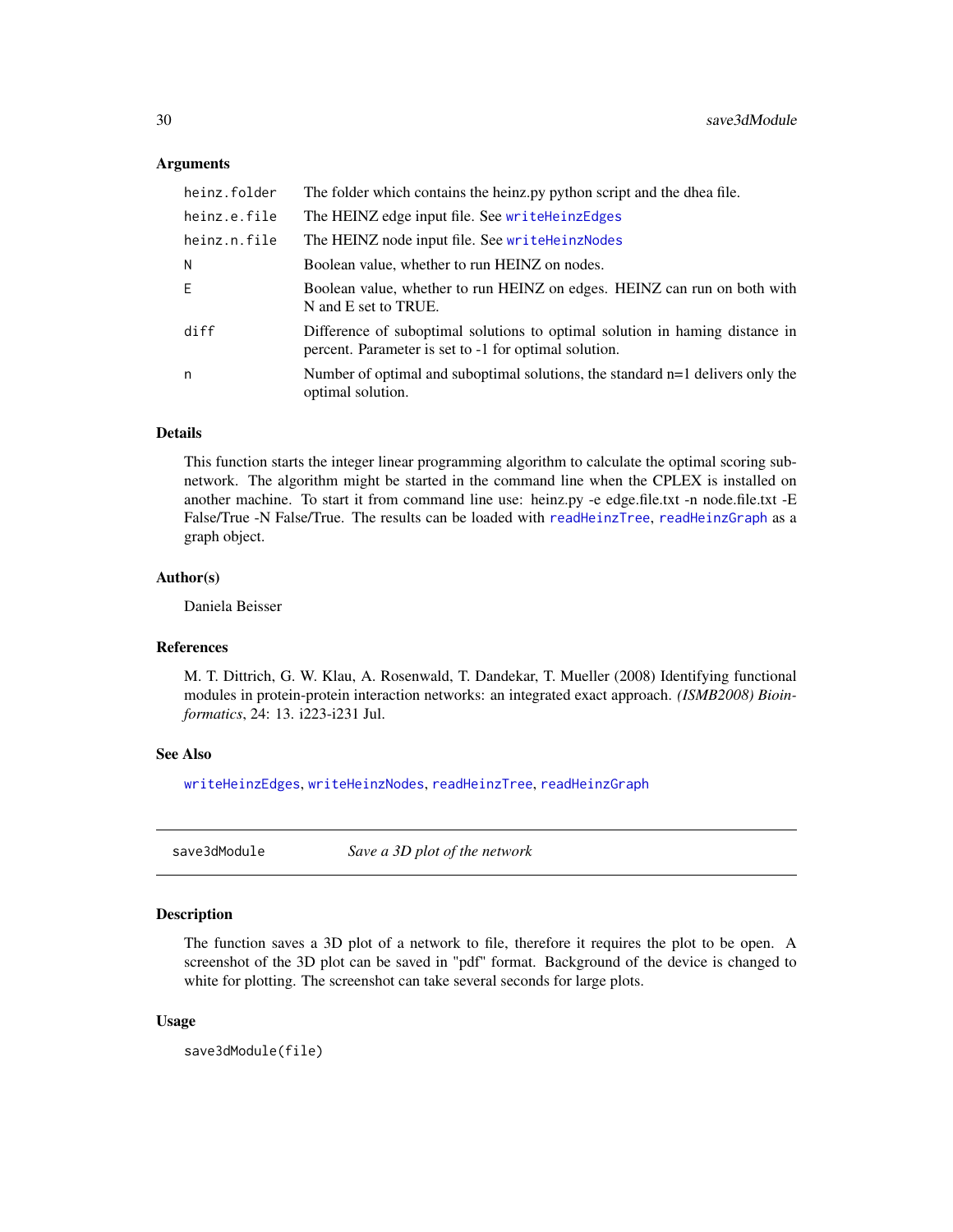#### <span id="page-30-0"></span>saveNetwork 31

#### Arguments

file File to save to.

#### Author(s)

Daniela Beisser

### See Also

[plot3dModule](#page-19-1), [plotModule](#page-21-1)

#### Examples

```
library(DLBCL)
data(dataLym)
data(interactome)
interactome <- subNetwork(dataLym$label, interactome)
fchange <- dataLym$diff
names(fchange) <- dataLym$label
subnet <- largestComp(subNetwork(nodes(interactome)[1:100], interactome))
diff <- fchange[nodes(subnet)]
## Not run: library(rgl);
plot3dModule(network=subnet, diff.or.score=diff);
```

```
save3dModule(file="test")
## End(Not run)
```
<span id="page-30-1"></span>saveNetwork *Save undirected network in various formats*

### Description

The function saves a graph in a Cytoscape readable format: either in XGMML format, or as two tables, one for the nodes with attributes and one for the edges with attributes, or as .sif file. Or other standard formats like tab separated, .tgf, .net

#### Usage

```
saveNetwork(network, name="network", file, type=c("table", "XGMML", "sif", "tab", "tgf", "net"))
```

| network | Network to save.                                       |
|---------|--------------------------------------------------------|
| name    | Name of the network, only needed for the XGMML format. |
| file    | File to save to.                                       |
| type    | Type in which graph shall be saved.                    |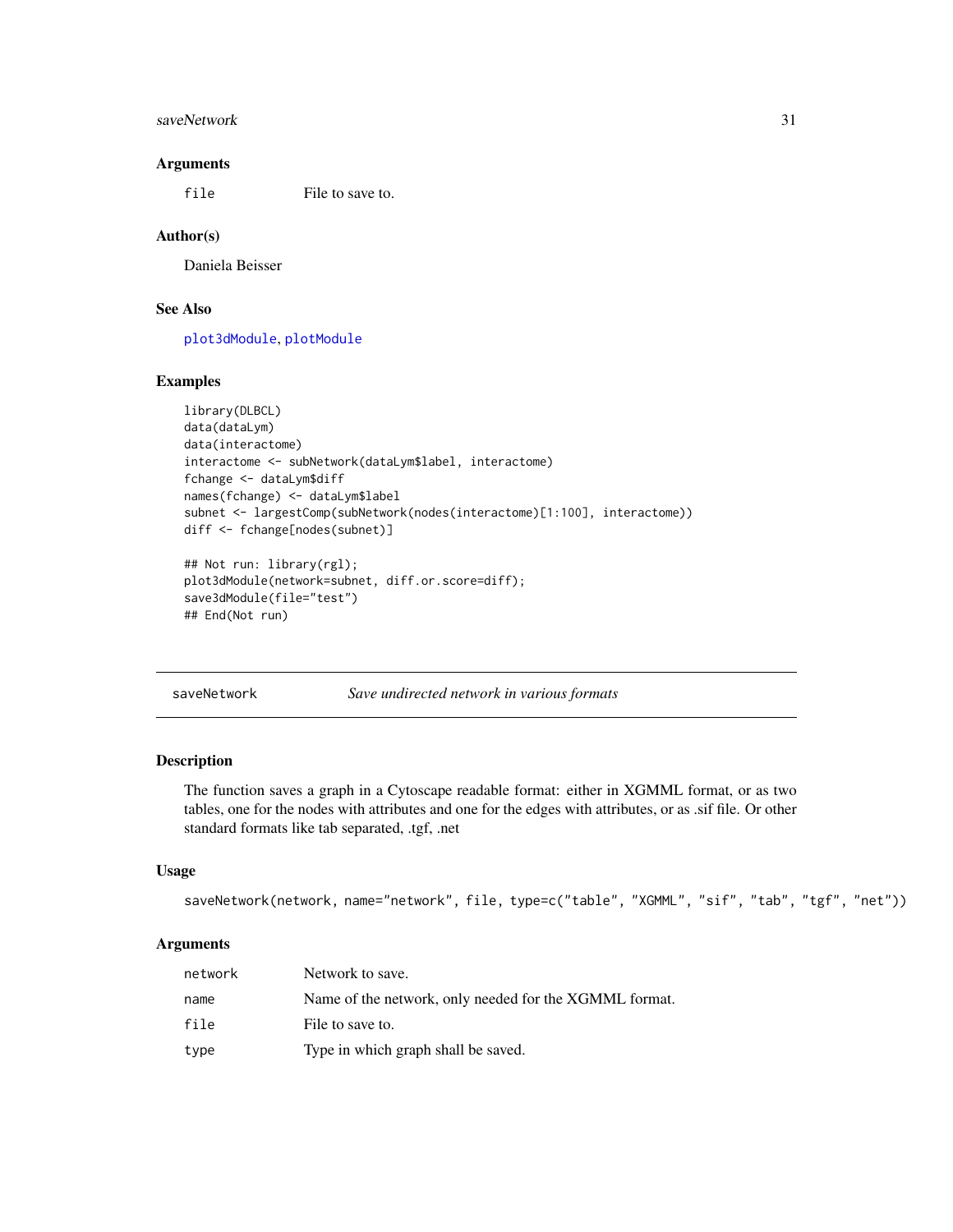### <span id="page-31-0"></span>Details

The format types are "XGMML", "table", "sif", "tab", "tgf" and "net". XGMML (eXtensible Graph Markup and Modeling Language) is an XML format based on GML which is used for graph description. Edges, nodes and their affiliated attributes are all saved in one file. In the table format two tables are created, one for the nodes with attributes and one for the edges with attributes. The sif format creates a .sif file for the network and an node attribute (.NA) or edge attribute (.EA) for each attribute. The name of the attribute is the filename. Tab writes only the edges of the network in a tabular format. Tgf save the network to simple .tgf format. The net format writes a Pajek readable file of the network and the ET type saves the edge tags to file.

#### Author(s)

Daniela Beisser and Marcus Dittrich

### Examples

```
library(DLBCL)
#create small network
library(igraph)
data(interactome)
interactome <- igraph.from.graphNEL(interactome)
small.net <- subNetwork(V(interactome)[1:16]$name, interactome)
E(small.net)$e.weight <- rep(1,length(E(small.net)))
V(small.net)$n.weight <- rep(2,length(V(small.net)))
summary(small.net)
## Not run: saveNetwork(small.net, file="example_network", name="small.net", type="XGMML")
```
scanFDR *Dataframe of scores over a given range of FDRs*

#### **Description**

The function generates a dataframe for a given range of FDRs.

#### Usage

```
scanFDR(fb, fdr, labels=names(fb$pvalues))
```
#### Arguments

| fh     | Fitted bum model.  |
|--------|--------------------|
| fdr    | Vector of FDRs.    |
| labels | Data frame labels. |

### Value

Dataframe of scores for given p-values and a range of FDRs.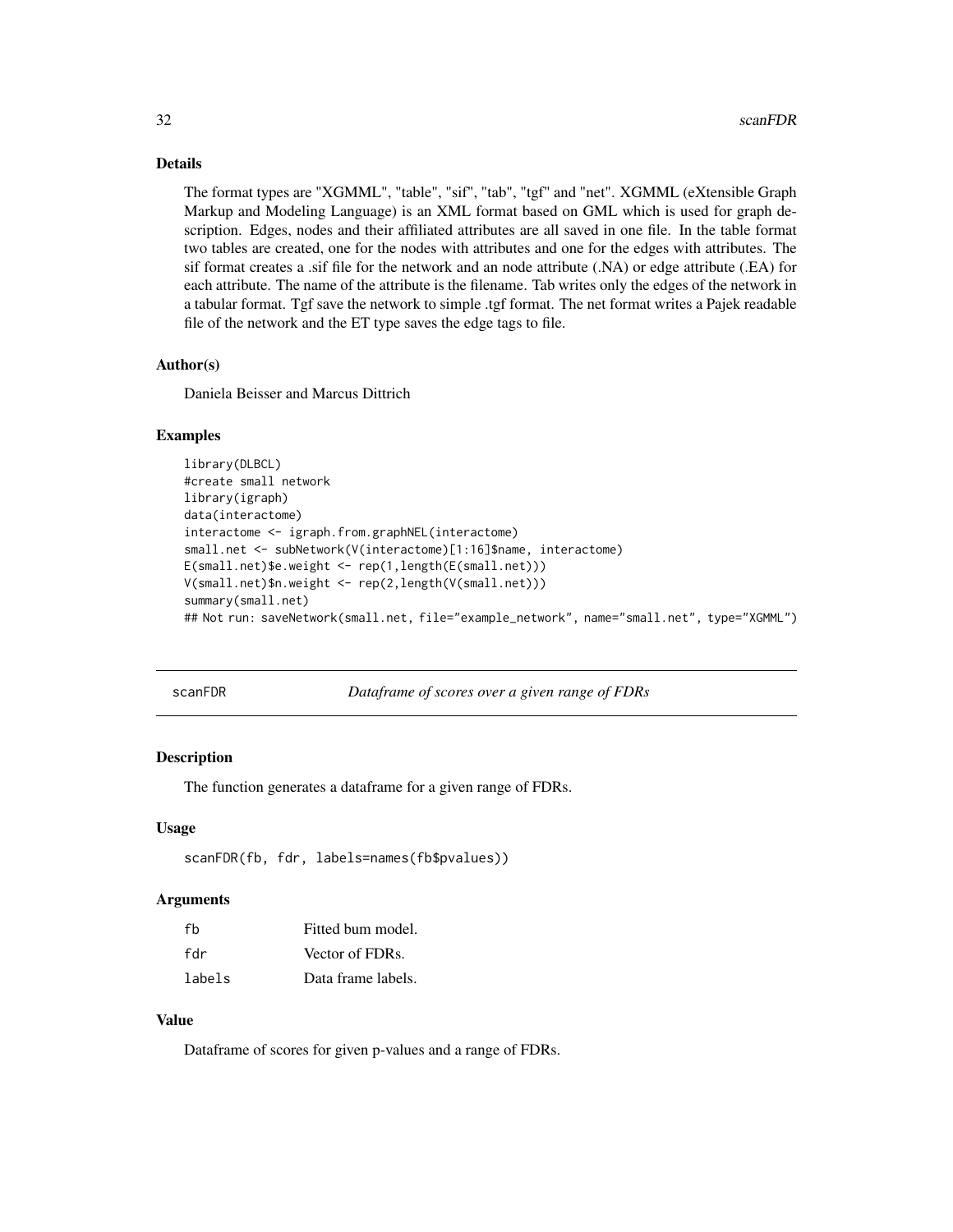### <span id="page-32-0"></span>scoreFunction 33

### Author(s)

Marcus Dittrich

#### See Also

[bumOptim](#page-3-1), [fitBumModel](#page-9-1)

#### Examples

```
data(pvaluesExample)
pvals <- pvaluesExample[,1]
bum <- bumOptim(pvals, starts=10)
scores <- scanFDR(fb=bum, fdr=c(0.1, 0.001, 0.0001))
scores[1:10,]
```
<span id="page-32-1"></span>scoreFunction *Scoring function for p-values*

#### Description

The function calculates a score for each gene with a given FDR from the fitted beta-uniform mixture model.

#### Usage

```
scoreFunction(fb, fdr=0.01)
```
#### Arguments

| fb  | Model from the beta-uniform mixture fitting.                                                                                                                     |
|-----|------------------------------------------------------------------------------------------------------------------------------------------------------------------|
| fdr | Numeric constant, from the false discovery rate a p-value threshold is calcu-                                                                                    |
|     | lated. P-values below this threshold are considered to be significant and will<br>score positively, p-values a bove the threshold are supposed to arise from the |
|     | null model. The FDR can be used to control the size of the maximum scoring                                                                                       |
|     | subnetwork, by zooming in and out in the same region.                                                                                                            |

#### Value

Score vector for the given p-values.

### Author(s)

Marcus Dittrich and Daniela Beisser

#### References

For details on the score calculation see: M. T. Dittrich, G. W. Klau, A. Rosenwald, T. Dandekar, T. Mueller (2008) Identifying functional modules in protein-protein interaction networks: an integrated exact approach. *(ISMB2008) Bioinformatics*, 24: 13. i223-i231 Jul.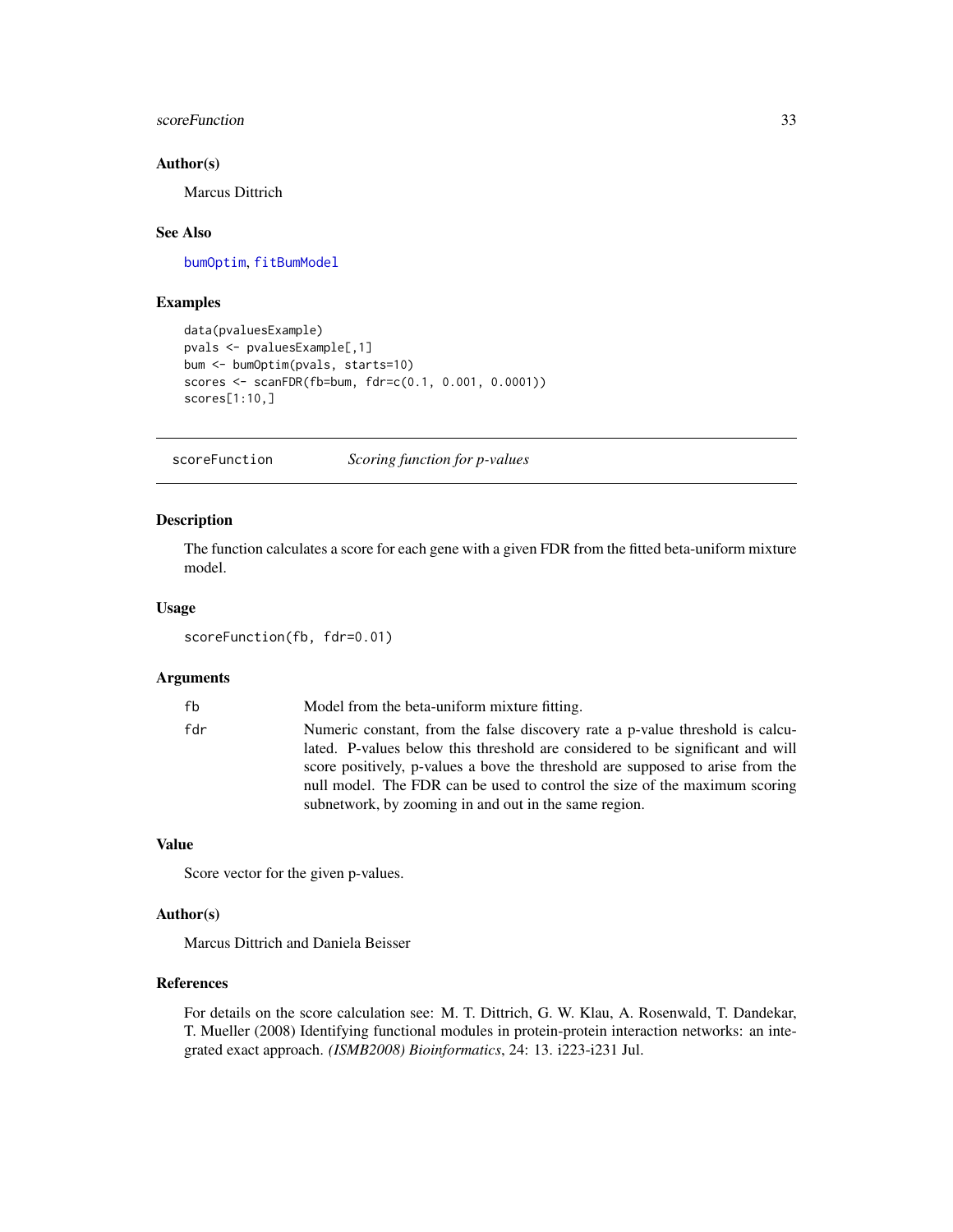### Examples

```
data(pvaluesExample)
pvals <- pvaluesExample[,1]
bum.mle <- fitBumModel(pvals, plot=FALSE)
scores <- scoreFunction(fdr=0.1, fb=bum.mle)
scores
```
#### <span id="page-33-1"></span>scoreNodes *Score the nodes of a network*

#### Description

The function derives scores from the p-values of the nodes of a network.

#### Usage

scoreNodes(network, fb, fdr=0.05)

#### Arguments

| network | A network in <i>graphNEL</i> or <i>igraph</i> format. |
|---------|-------------------------------------------------------|
| fh      | Fitted bum model.                                     |
| fdr     | False discovery rate.                                 |

### Value

Ordered score vector for the nodes of the network.

### Author(s)

Marcus Dittrich

#### See Also

[bumOptim](#page-3-1), [fitBumModel](#page-9-1)

```
library(DLBCL)
# load p-values
data(dataLym)
# load graph
data(interactome)
# get induced subnetwork for all genes contained on the chip
chipGraph <- subNetwork(dataLym$label, interactome)
p.values <- dataLym$t.pval
names(p.values) <- dataLym$label
bum <- fitBumModel(p.values, plot=TRUE)
scoreNodes(network=chipGraph, fb=bum, fdr=0.001)
```
<span id="page-33-0"></span>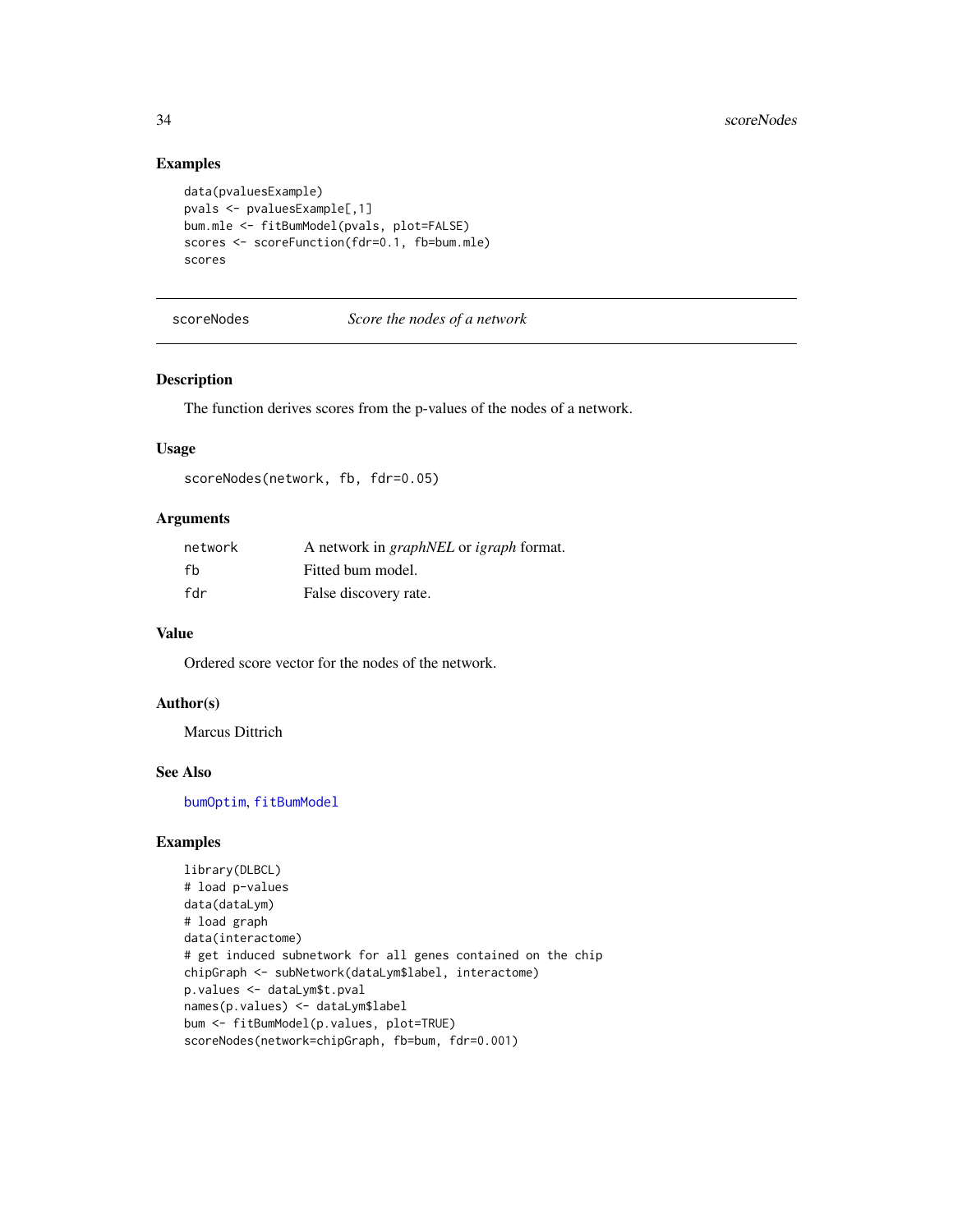<span id="page-34-0"></span>

Function to change score offset from FDR1 to FDR2.

### Usage

scoreOffset(fb, fdr1, fdr2)

#### Arguments

| fh   | Model from the beta-uniform mixture fitting. |
|------|----------------------------------------------|
| fdr1 | First false discovery rate.                  |
| fdr2 | Second false discovery rate.                 |

### Value

Offset for the score of the second FDR.

### Author(s)

Marcus Dittrich

### See Also

[bumOptim](#page-3-1), [fitBumModel](#page-9-1)

```
data(pvaluesExample)
pvals <- pvaluesExample[,1]
bum <- bumOptim(pvals, starts=10)
scoreOffset(bum, fdr1=0.001, fdr2=0.000001)
```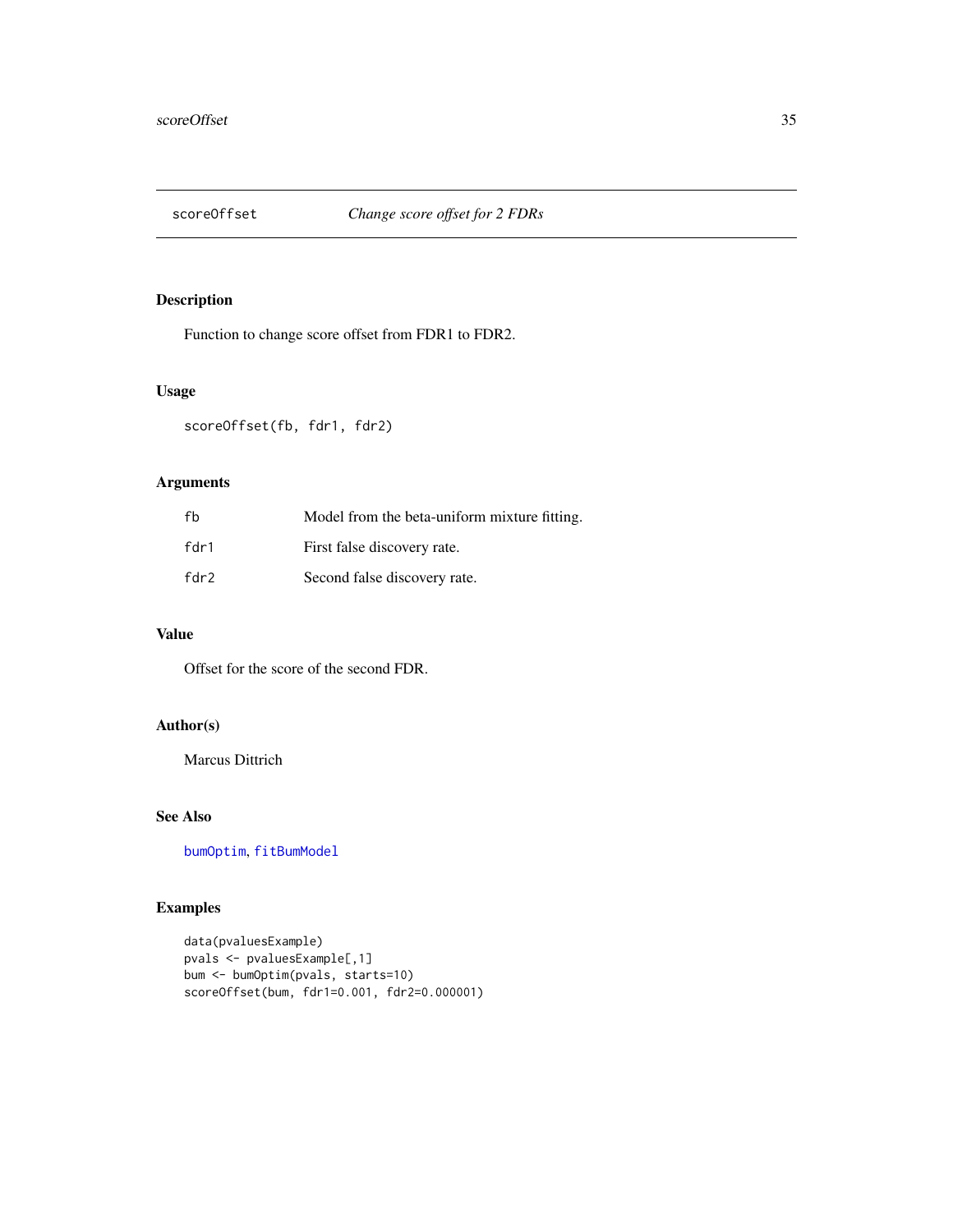<span id="page-35-0"></span>sortedEdgeList *Get a sorted edgelist*

### Description

Function to get a sorted edgelist where the source protein is alphabetically smaller than the target protein from an undirected network.

#### Usage

```
sortedEdgeList(network)
```
### Arguments

network Undirected network in *igraph* or *graphNEL* format.

### Value

Vector of sorted edges, where the source protein is alphabetically smaller than the target protein.

### Author(s)

Daniela Beisser

### Examples

```
library(DLBCL)
data(interactome)
E.list <- sortedEdgeList(interactome)
```
<span id="page-35-1"></span>subNetwork *Create a subGraph*

### Description

The function creates a subgraph with the nodes given in the nodeList or for these nodes including their direct neighbors.

### Usage

```
subNetwork(nodeList, network, neighbors=c("none", "first"))
```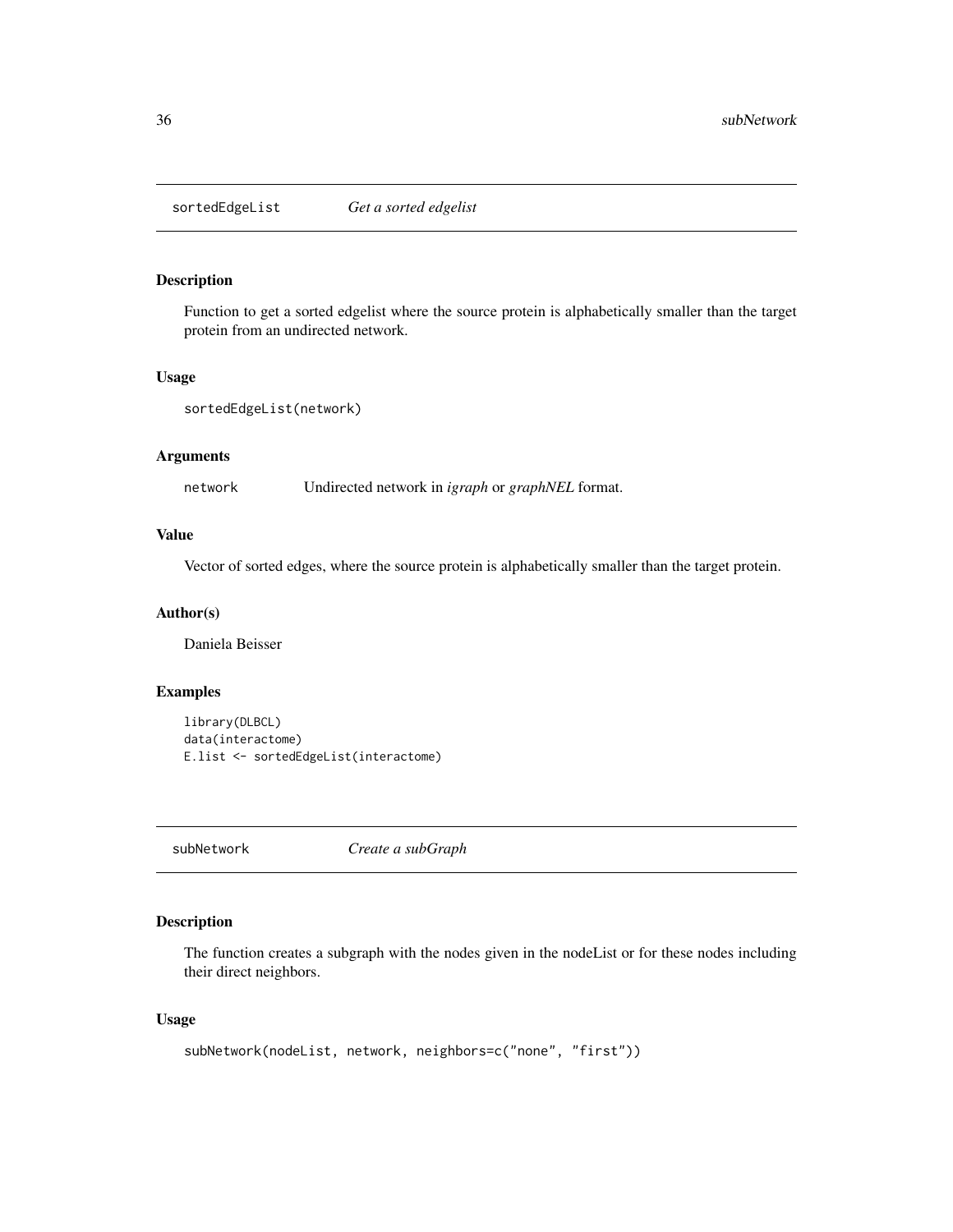### <span id="page-36-0"></span>summary.bum 37

### Arguments

| nodeList  | Character vector of nodes, contained in the subgraph.                         |
|-----------|-------------------------------------------------------------------------------|
| network   | Graph that is used for subgraph extraction.                                   |
| neighbors | Neighborhood, that is chosen for the subgraph extraction. "none" are only the |
|           | selected nodes, "first" includes the direct neighbors of the selected nodes.  |

### Value

A graph object.

### Author(s)

Marcus Dittrich

### Examples

```
library(igraph)
el <- cbind(c("a", "b", "c", "d", "e", "f", "d"), c("b", "c", "d", "e", "f", "a", "b"))
graph <- graph.edgelist(el, directed=TRUE)
```

```
node.list \leq c("a", "b", "c")
graph2 <- subNetwork(nodeList=node.list, network=graph)
## Not run: par(mfrow=c(1,2));
plotModule(graph);
plotModule(graph2)
## End(Not run)
# or in graphNEL format:
graph3 <- igraph.to.graphNEL(graph)
graph4 <- subNetwork(nodeList=node.list, network=graph3)
graph3
graph4
```
<span id="page-36-1"></span>summary.bum *Print summary of informations about bum model*

#### Description

The function summarizes information about the bum model.

#### Usage

## S3 method for class bum summary(object, ...)

| object   | Maximum likelihood estimator object of the beta-uniform mixture fit. |
|----------|----------------------------------------------------------------------|
| $\cdots$ | Other graphic parameters for summary.                                |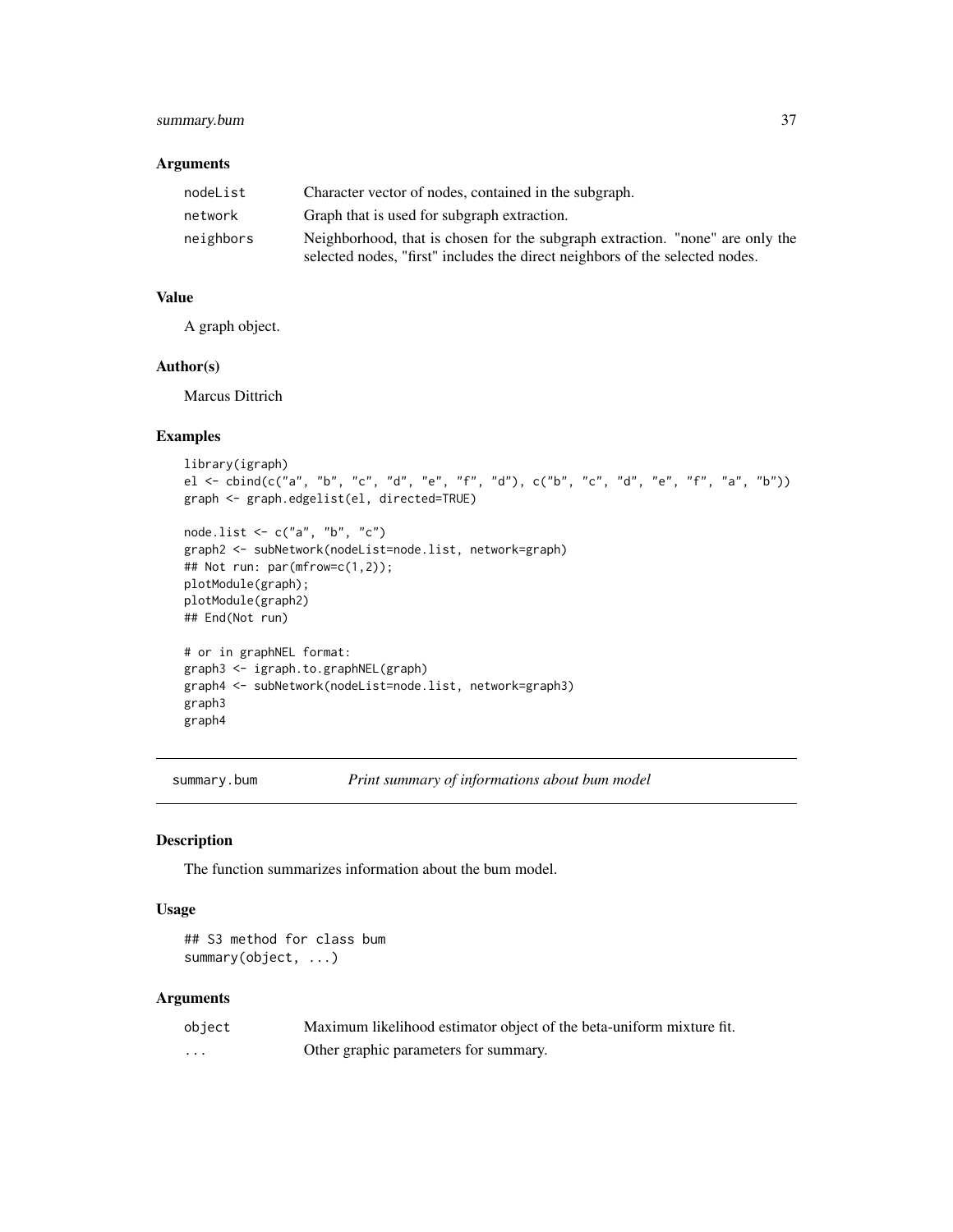#### Author(s)

Daniela Beisser

#### See Also

[fitBumModel](#page-9-1), [print.bum](#page-22-1)

### Examples

```
data(pvaluesExample)
pvals <- pvaluesExample[,1]
mle <- fitBumModel(pvals, plot=FALSE)
summary(mle)
```
<span id="page-37-1"></span>writeHeinz *Write input files for HEINZ*

#### Description

Function to write the input files with the node and edge scores for HEINZ. These files are used to calculate the maximum scoring subnetwork of the graph. The node scores are matched by their names to the nodes of the network, therefore if nodes.scores are provided as a vector or matrix, the vector has to be named, respectively the matrix has to be provided with rownames. If the network contains more nodes than the score vector, the nodes without a score are scored with the average over all nodes. If the nodes should not be scored and used for the calculation of the maximum scoring subnetwork, draw a subnetwork ([subNetwork](#page-35-1)) first and use this for the argument network. The edge scores can be provided as a vector or matrix as the edge.scores argument. If no scores are provided in the arguments, but the use.node.scores or use.edge.scores argument is set to TRUE, it will be automatically looked for the "score" attribute of the nodes and edges of the network.

#### Usage

writeHeinz(network, file, node.scores=0, edge.scores=0, use.node.score=FALSE, use.edge.score=FALSE)

| network     | Network from which to calculate the maximum scoring subnetwork.                                                                                                                                                                                                                   |
|-------------|-----------------------------------------------------------------------------------------------------------------------------------------------------------------------------------------------------------------------------------------------------------------------------------|
| file        | File to write to.                                                                                                                                                                                                                                                                 |
| node.scores | Numeric vector or matrix of scores for the nodes of the network. Names of the<br>vector or rownames of the matrix have to correspond to the PPI identifiers of the<br>network. The scores can also be used from the node attribute "score", given one<br>score for each node.     |
| edge.scores | Numeric vector of scores for the edges of the network. Edge scores have to be<br>given in the order of the edges in the network. It is better to append the edge<br>scores as the edge attribute "score" to the network: <i>V(network)\\$score</i> and set<br>use scores to TRUE. |

<span id="page-37-0"></span>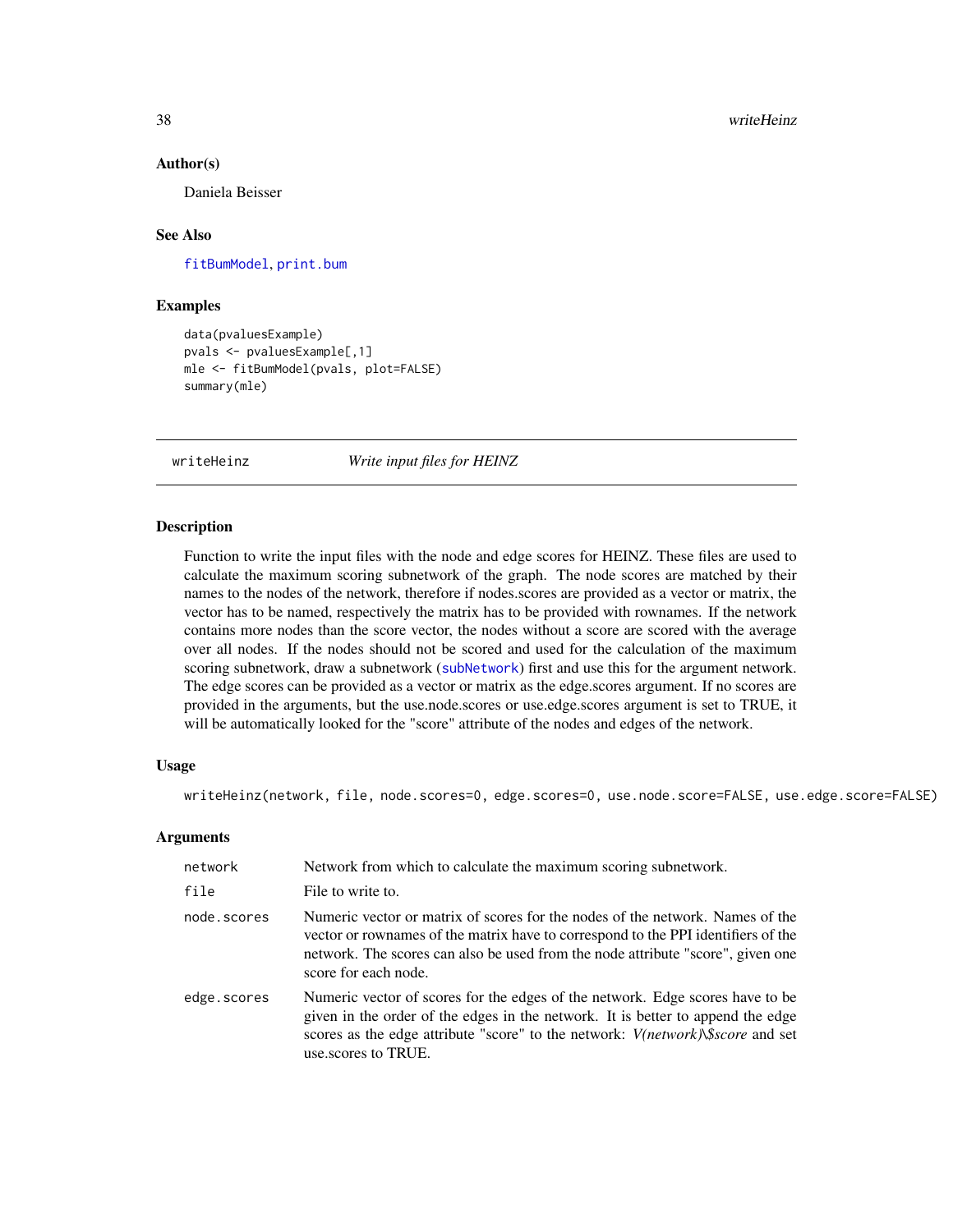### <span id="page-38-0"></span>writeHeinzEdges 39

| use, node, score Boolean value, whether to use the node attribute "score" in the network as node            |
|-------------------------------------------------------------------------------------------------------------|
| scores.                                                                                                     |
| use, edge, score Boolean value, whether to use the edge attribute "score" in the network as edge<br>scores. |

### Author(s)

Daniela Beisser

#### See Also

[writeHeinzNodes](#page-39-1) and [writeHeinzEdges](#page-38-1)

#### Examples

```
library(DLBCL)
# use Lymphoma data and graph to find module
data(interactome)
data(dataLym)
# get induced subnetwork for all genes contained on the chip
chipGraph <- subNetwork(dataLym$label, interactome)
score <- dataLym$score001
names(score) <- dataLym$label
## Not run: writeHeinz(network=chipGraph, file="lymphoma_001", node.scores=score, edge.scores=0)
```
<span id="page-38-1"></span>writeHeinzEdges *Write edge input file for HEINZ*

#### Description

Function to write an input file for HEINZ with edge scores. If no edge scores are used, they are set to 0. In order to run HEINZ, a node input and edge input file are needed.

### Usage

```
writeHeinzEdges(network, file, edge.scores=0, use.score=FALSE)
```

| network     | Network from which to calculate the maximum scoring subnetwork.                                                                                                                                                                                                           |
|-------------|---------------------------------------------------------------------------------------------------------------------------------------------------------------------------------------------------------------------------------------------------------------------------|
| file        | File to write to.                                                                                                                                                                                                                                                         |
| edge.scores | Numeric vector of scores for the edges of the network. Edge scores have to be<br>given in the order of the edges in the network. It is better to append the edge<br>scores as the edge attribute "score" to the network: V(network)\\$score and set<br>use score to TRUE. |
| use.score   | Boolean value, whether to use the edge attribute "score" in the network as edge<br>scores.                                                                                                                                                                                |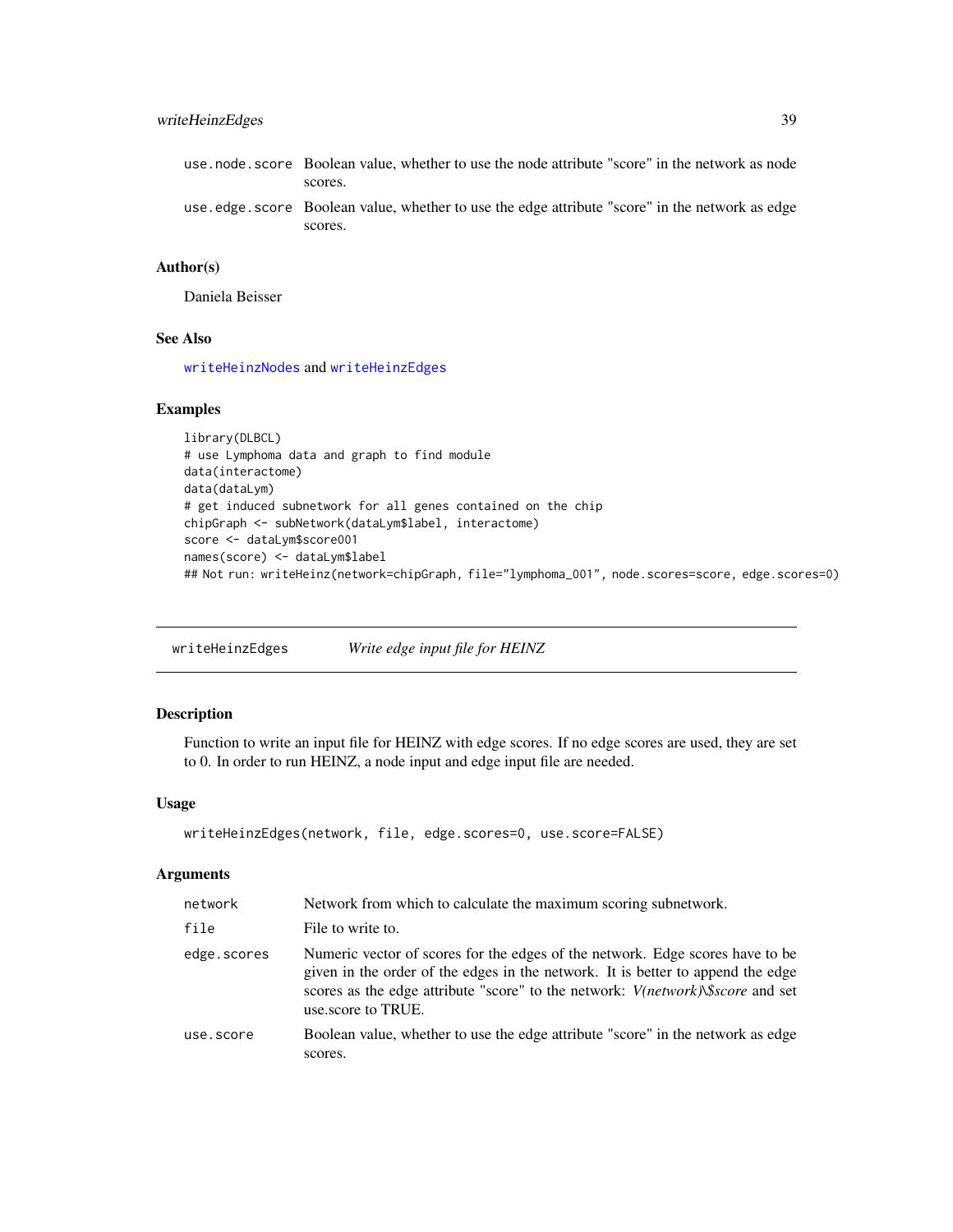#### Author(s)

Daniela Beisser

### See Also

[writeHeinzNodes](#page-39-1) and [writeHeinz](#page-37-1)

### Examples

```
library(DLBCL)
# use Lymphoma data and graph to find module
data(interactome)
data(dataLym)
# get induced subnetwork for all genes contained on the chip
chipGraph <- subNetwork(dataLym$label, interactome)
# remove self loops
graph <- rmSelfLoops(chipGraph)
## Not run: writeHeinzEdges(network=graph, file="lymphoma_edges_001", use.score=FALSE)
score <- dataLym$score001
names(score) <- dataLym$label
## Not run: writeHeinzNodes(network=graph, file="lymphoma_nodes_001", node.scores=score)
```

```
# write another edge file with edge scores
library(igraph)
data(interactome)
interactome <- igraph.from.graphNEL(interactome)
small.net <- subNetwork(V(interactome)[1:16]$name, interactome)
scores <- c(1:length(E(small.net)))
E(small.net)$score <- scores
## Not run: writeHeinzEdges(network=small.net, file="test_edges", use.score=TRUE)
```
<span id="page-39-1"></span>writeHeinzNodes *Write node input file for HEINZ*

#### Description

Function to write an input file with the node scores for HEINZ. This file is used together with the edge input file to calculate the maximum scoring subnetwork of the graph. The scores are matched by their names to the nodes of the network, therefore if nodes.scores are provided as a vector or matrix, the vector has to be named, respectively the matrix has to be provided with rownames. If the network contains more nodes than the score vector, the nodes without a score are scored with the average over all nodes. If the nodes should not be scored and used for the calculation of the maximum scoring subnetwork, draw a subnetwork [subNetwork](#page-35-1) first and use this for the argument network.

#### Usage

```
writeHeinzNodes(network, file, node.scores=0, use.score=FALSE)
```
<span id="page-39-0"></span>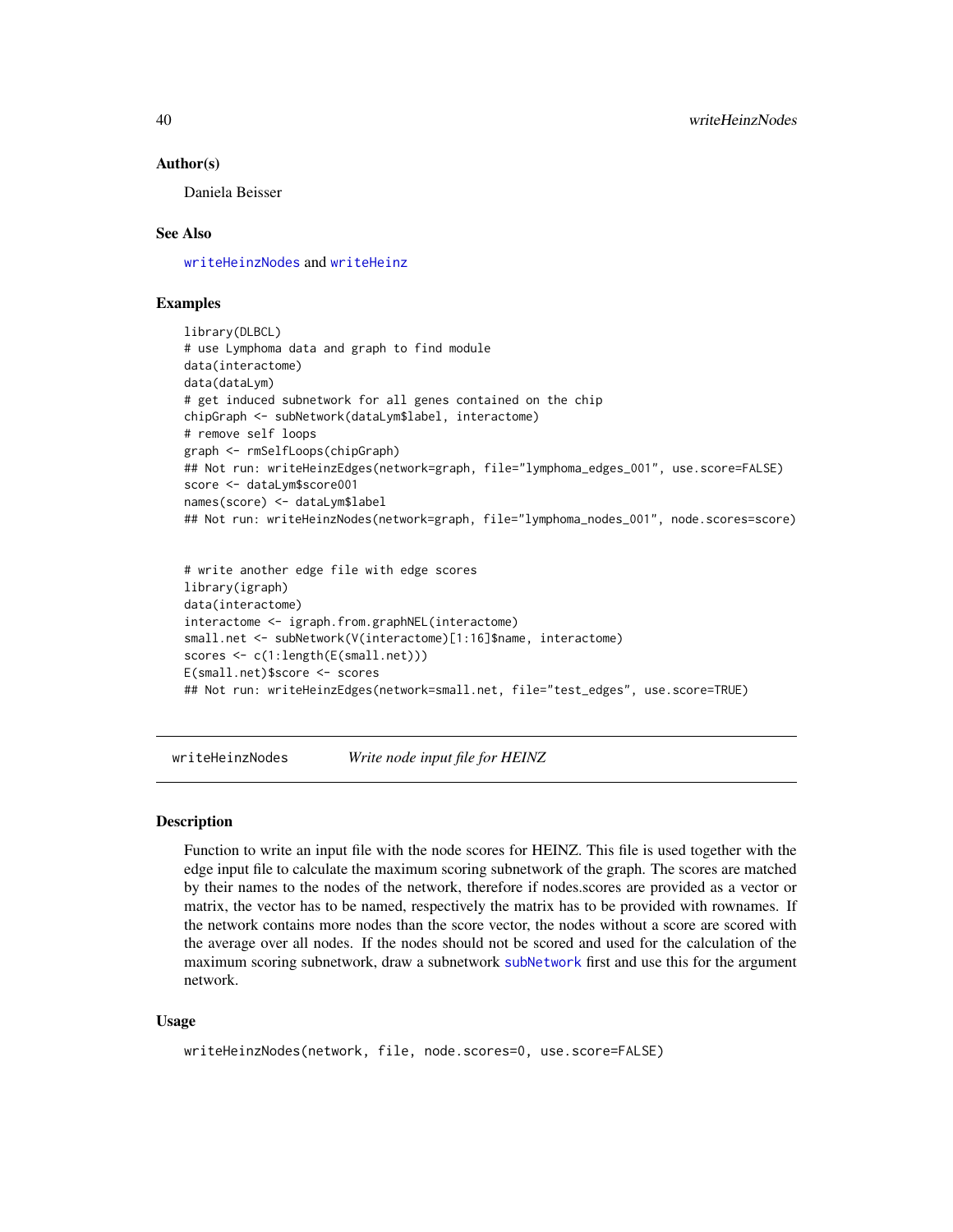#### writeHeinzNodes 41

#### Arguments

| network     | Network from which to calculate the maximum scoring subnetwork.                                                                                                                                                                                                               |
|-------------|-------------------------------------------------------------------------------------------------------------------------------------------------------------------------------------------------------------------------------------------------------------------------------|
| file        | File to write to.                                                                                                                                                                                                                                                             |
| node.scores | Numeric vector or matrix of scores for the nodes of the network. Names of the<br>vector or rownames of the matrix have to correspond to the PPI identifiers of the<br>network. The scores can also be used from the node attribute "score", given one<br>score for each node. |
| use.score   | Boolean value, whether to use the node attribute "score" in the network as node<br>scores.                                                                                                                                                                                    |

#### Details

Use [scoreNodes](#page-33-1) or [scoreFunction](#page-32-1)to derive scores from a vector of p-values.

#### Author(s)

Daniela Beisser

### See Also

[writeHeinzEdges](#page-38-1) and [writeHeinz](#page-37-1)

```
#create small network
library(DLBCL)
data(interactome)
small.net <- subNetwork(nodes(interactome)[0:15], interactome)
scores <- c(1:length(nodes(small.net)))
names(scores) <- nodes(small.net)
## Not run: writeHeinzNodes(network=small.net, file="test_nodes", node.scores=scores)
# use Lymphoma data and graph to find module
library(DLBCL)
data(interactome)
data(dataLym)
# get induced subnetwork for all genes contained on the chip
chipGraph <- subNetwork(dataLym$label, interactome)
## Not run: writeHeinzEdges(network=chipGraph, file="lymphoma_edges_001", use.score=FALSE)
score <- dataLym$score001
names(score) <- dataLym$label
## Not run: writeHeinzNodes(network=chipGraph, file="lymphoma_nodes_001", node.scores=score)
```